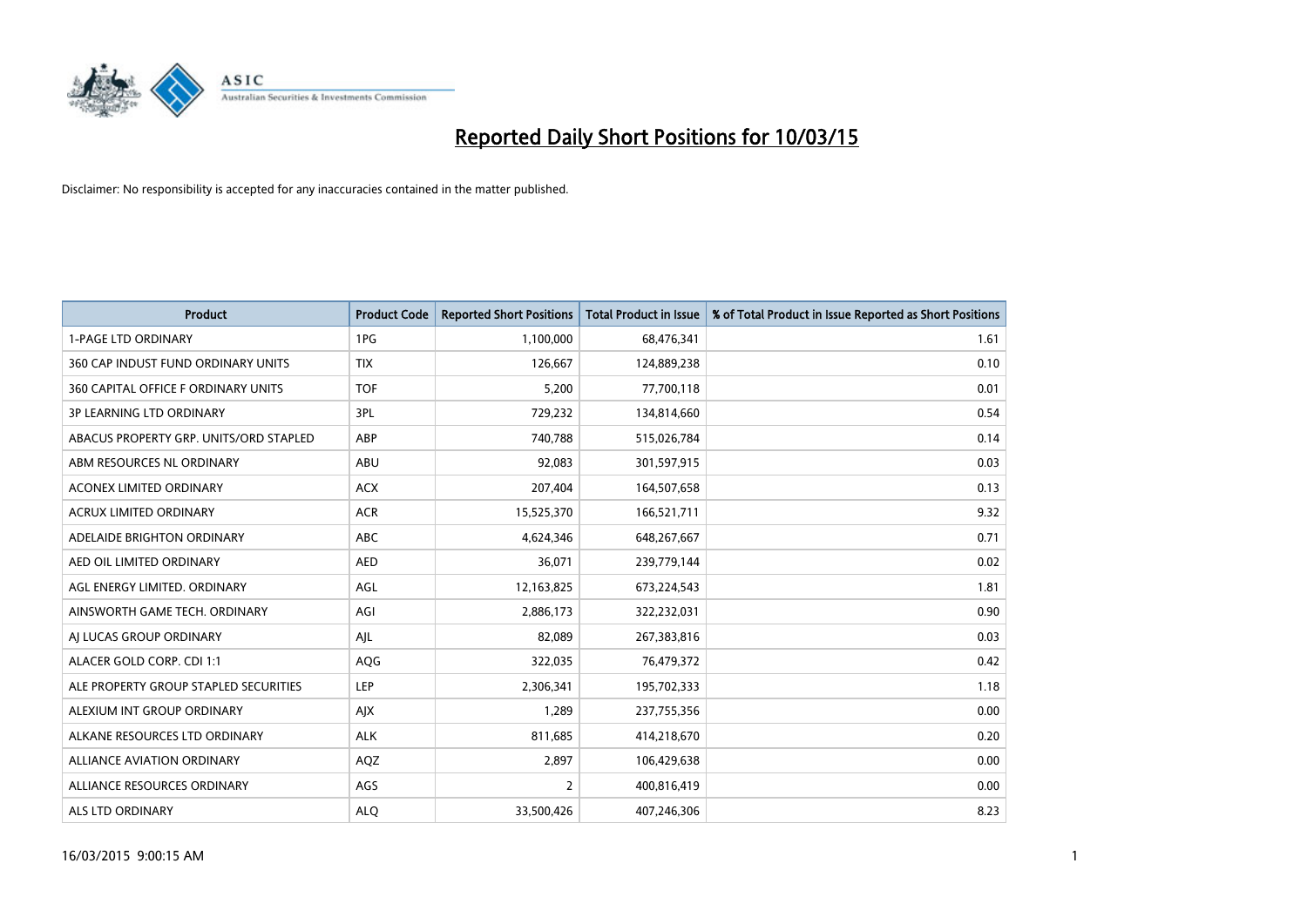

| <b>Product</b>                          | <b>Product Code</b> | <b>Reported Short Positions</b> | <b>Total Product in Issue</b> | % of Total Product in Issue Reported as Short Positions |
|-----------------------------------------|---------------------|---------------------------------|-------------------------------|---------------------------------------------------------|
| ALTIUM LIMITED ORDINARY                 | <b>ALU</b>          | 30,804                          | 129,272,762                   | 0.02                                                    |
| ALUMINA LIMITED ORDINARY                | AWC                 | 11,236,289                      | 2,806,225,615                 | 0.40                                                    |
| AMALGAMATED HOLDINGS ORDINARY           | AHD                 | 286                             | 157,963,509                   | 0.00                                                    |
| AMCOM TELECOMM, ORDINARY                | AMM                 | 4,910,441                       | 266,399,148                   | 1.84                                                    |
| AMCOR LIMITED ORDINARY                  | AMC                 | 4,485,210                       | 1,206,684,923                 | 0.37                                                    |
| AMP LIMITED ORDINARY                    | AMP                 | 10,317,149                      | 2,957,737,964                 | 0.35                                                    |
| ANSELL LIMITED ORDINARY                 | <b>ANN</b>          | 3,759,770                       | 153,139,924                   | 2.46                                                    |
| ANTARES ENERGY LTD ORDINARY             | AZZ                 | 335,532                         | 241,500,000                   | 0.14                                                    |
| ANZ BANKING GRP LTD ORDINARY            | ANZ                 | 15,318,821                      | 2,765,980,222                 | 0.55                                                    |
| APA GROUP STAPLED SECURITIES            | <b>APA</b>          | 10,172,272                      | 1,114,307,369                 | 0.91                                                    |
| APN NEWS & MEDIA ORDINARY               | <b>APN</b>          | 2,557,814                       | 1,029,041,356                 | 0.25                                                    |
| APN OUTDOOR GRP ORDINARY                | <b>APO</b>          | 13,508                          | 166,614,509                   | 0.01                                                    |
| AQUARIUS PLATINUM. ORDINARY             | <b>AOP</b>          | 2,806,621                       | 1,502,695,183                 | 0.19                                                    |
| ARAFURA RESOURCE LTD ORDINARY           | <b>ARU</b>          | 2,000                           | 441,270,644                   | 0.00                                                    |
| ARB CORPORATION ORDINARY                | <b>ARP</b>          | 649,838                         | 79,156,214                    | 0.82                                                    |
| ARDENT LEISURE GROUP STAPLED SECURITIES | AAD                 | 7,606,750                       | 442,211,804                   | 1.72                                                    |
| ARENA REIT. STAPLED                     | <b>ARF</b>          | 463,086                         | 211,949,183                   | 0.22                                                    |
| ARISTOCRAT LEISURE ORDINARY             | ALL                 | 700,742                         | 633,822,253                   | 0.11                                                    |
| ARRIUM LTD ORDINARY                     | ARI                 | 169,836,032                     | 2,937,293,755                 | 5.78                                                    |
| ASALEO CARE LIMITED ORDINARY            | AHY                 | 6,919,607                       | 603,469,434                   | 1.15                                                    |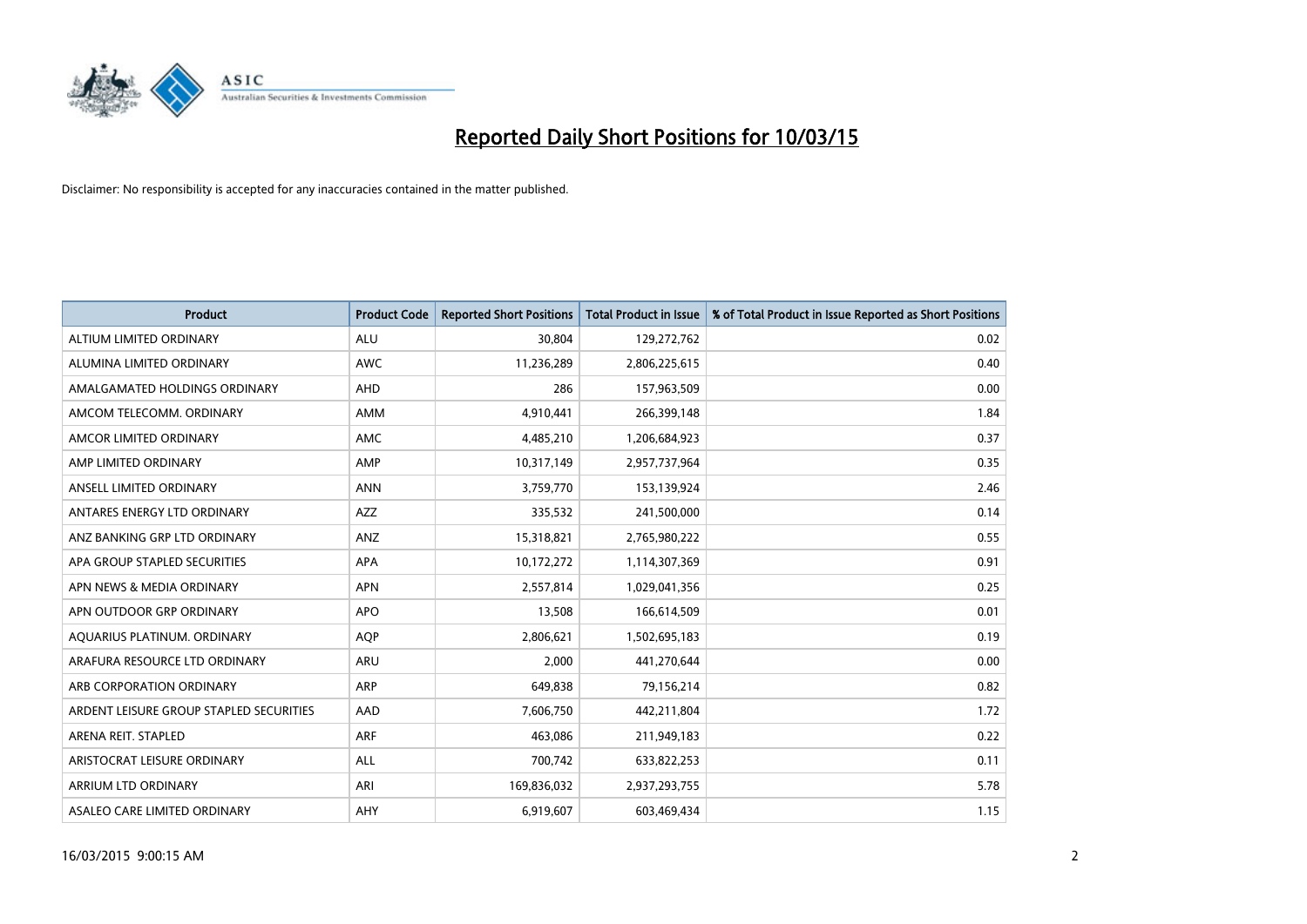

| <b>Product</b>                            | <b>Product Code</b> | <b>Reported Short Positions</b> | <b>Total Product in Issue</b> | % of Total Product in Issue Reported as Short Positions |
|-------------------------------------------|---------------------|---------------------------------|-------------------------------|---------------------------------------------------------|
| ASCIANO LIMITED ORDINARY                  | <b>AIO</b>          | 6,392,705                       | 975,385,664                   | 0.66                                                    |
| ASHLEY SERVICES GRP ORDINARY              | <b>ASH</b>          | 498,972                         | 150,000,000                   | 0.33                                                    |
| ASPEN GROUP ORD/UNITS STAPLED             | <b>APZ</b>          | 33,667                          | 113,183,450                   | 0.03                                                    |
| ASPIRE MINING LTD ORDINARY                | <b>AKM</b>          | 1,000,001                       | 703,463,306                   | 0.14                                                    |
| ASTRO JAP PROP GROUP STAPLED US PROHIBIT. | AJA                 | 147,026                         | 66,449,934                    | 0.22                                                    |
| ASX LIMITED ORDINARY                      | ASX                 | 5,363,774                       | 193,595,162                   | 2.77                                                    |
| ATLAS IRON LIMITED ORDINARY               | <b>AGO</b>          | 105,336,860                     | 919,475,619                   | 11.46                                                   |
| AUCKLAND INTERNATION ORDINARY             | <b>AIA</b>          | 71,851                          | 1,190,484,097                 | 0.01                                                    |
| AURIZON HOLDINGS LTD ORDINARY             | <b>AZI</b>          | 11,092,615                      | 2,123,934,162                 | 0.52                                                    |
| AUSDRILL LIMITED ORDINARY                 | ASL                 | 22,839,920                      | 312,277,224                   | 7.31                                                    |
| AUSENCO LIMITED ORDINARY                  | AAX                 | 418,899                         | 168,449,799                   | 0.25                                                    |
| AUSNET SERVICES STAPLED SECURITIES        | <b>AST</b>          | 38,654,741                      | 3,466,913,009                 | 1.11                                                    |
| AUST CAREERS NETWORK ORDINARY             | <b>ACO</b>          | 500,000                         | 83,748,775                    | 0.60                                                    |
| AUST INDUSTRIAL REIT UNIT                 | ANI                 | 58,957                          | 96,288,031                    | 0.06                                                    |
| AUSTAL LIMITED ORDINARY                   | ASB                 | 232,381                         | 346,865,169                   | 0.07                                                    |
| AUSTBROKERS HOLDINGS ORDINARY             | <b>AUB</b>          | 106,809                         | 61,740,597                    | 0.17                                                    |
| AUSTEX OIL LIMITED ORDINARY               | <b>AOK</b>          | 62,000                          | 558,571,402                   | 0.01                                                    |
| AUSTIN ENGINEERING ORDINARY               | ANG                 | 391,662                         | 84,274,004                    | 0.46                                                    |
| <b>AUSTIN EXPLORATION ORDINARY</b>        | <b>AKK</b>          | 6,584,383                       | 332,607,790                   | 1.98                                                    |
| AUSTRALIAN AGRICULT. ORDINARY             | AAC                 | 3,880,805                       | 532,474,721                   | 0.73                                                    |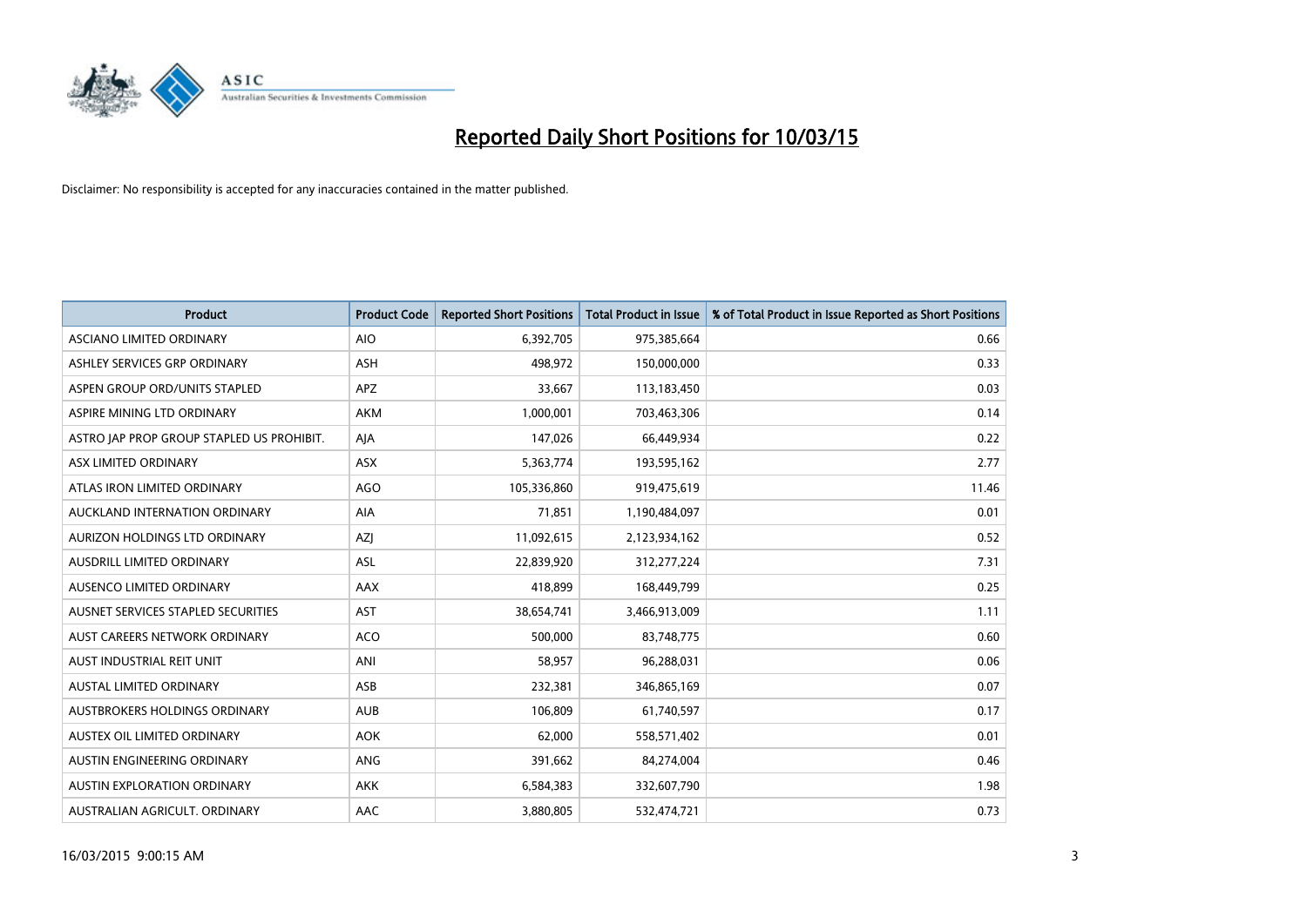

| <b>Product</b>                       | <b>Product Code</b> | <b>Reported Short Positions</b> | <b>Total Product in Issue</b> | % of Total Product in Issue Reported as Short Positions |
|--------------------------------------|---------------------|---------------------------------|-------------------------------|---------------------------------------------------------|
| AUSTRALIAN PHARM, ORDINARY           | API                 | 5,676,262                       | 488,115,883                   | 1.16                                                    |
| AUTOMOTIVE HOLDINGS ORDINARY         | AHE                 | 2,564,690                       | 306,437,941                   | 0.84                                                    |
| AVEO GROUP STAPLED SECURITIES        | AOG                 | 530,382                         | 499,484,314                   | 0.11                                                    |
| AWE LIMITED ORDINARY                 | AWE                 | 31,053,632                      | 525,861,050                   | 5.91                                                    |
| AZONTO PET LTD ORDINARY              | <b>APY</b>          | $\mathbf{1}$                    | 1,159,375,100                 | 0.00                                                    |
| AZUMAH RESOURCES ORDINARY            | <b>AZM</b>          | $\mathbf{1}$                    | 393,850,639                   | 0.00                                                    |
| <b>BANDANNA ENERGY ORDINARY</b>      | <b>BND</b>          | 17,540,654                      | 528,481,199                   | 3.32                                                    |
| BANK OF QUEENSLAND. ORDINARY         | <b>BOQ</b>          | 4,413,635                       | 366,982,047                   | 1.20                                                    |
| <b>BASE RES LIMITED ORDINARY</b>     | <b>BSE</b>          | 335,868                         | 563,902,771                   | 0.06                                                    |
| <b>BATHURST RES LTD. ORDINARY</b>    | <b>BRL</b>          | 207,998                         | 947,828,434                   | 0.02                                                    |
| <b>BC IRON LIMITED ORDINARY</b>      | <b>BCI</b>          | 16,270,676                      | 196,196,992                   | 8.29                                                    |
| BEACH ENERGY LIMITED ORDINARY        | <b>BPT</b>          | 44,369,820                      | 1,297,496,886                 | 3.42                                                    |
| <b>BEACON LIGHTING GRP ORDINARY</b>  | <b>BLX</b>          | 1.000                           | 215,075,927                   | 0.00                                                    |
| <b>BEADELL RESOURCE LTD ORDINARY</b> | <b>BDR</b>          | 43,984,862                      | 798,657,280                   | 5.51                                                    |
| BEGA CHEESE LTD ORDINARY             | <b>BGA</b>          | 3,213,790                       | 152,602,945                   | 2.11                                                    |
| BENDIGO AND ADELAIDE ORDINARY        | <b>BEN</b>          | 15,376,556                      | 450,953,890                   | 3.41                                                    |
| BERKELEY RESOURCES ORDINARY          | <b>BKY</b>          | 77,000                          | 180,361,323                   | 0.04                                                    |
| <b>BHP BILLITON LIMITED ORDINARY</b> | <b>BHP</b>          | 7,920,043                       | 3,211,691,105                 | 0.25                                                    |
| <b>BIGAIR GROUP LIMITED ORDINARY</b> | <b>BGL</b>          | 9,750                           | 174,826,438                   | 0.01                                                    |
| <b>BILLABONG ORDINARY</b>            | <b>BBG</b>          | 7,576,551                       | 990,370,034                   | 0.77                                                    |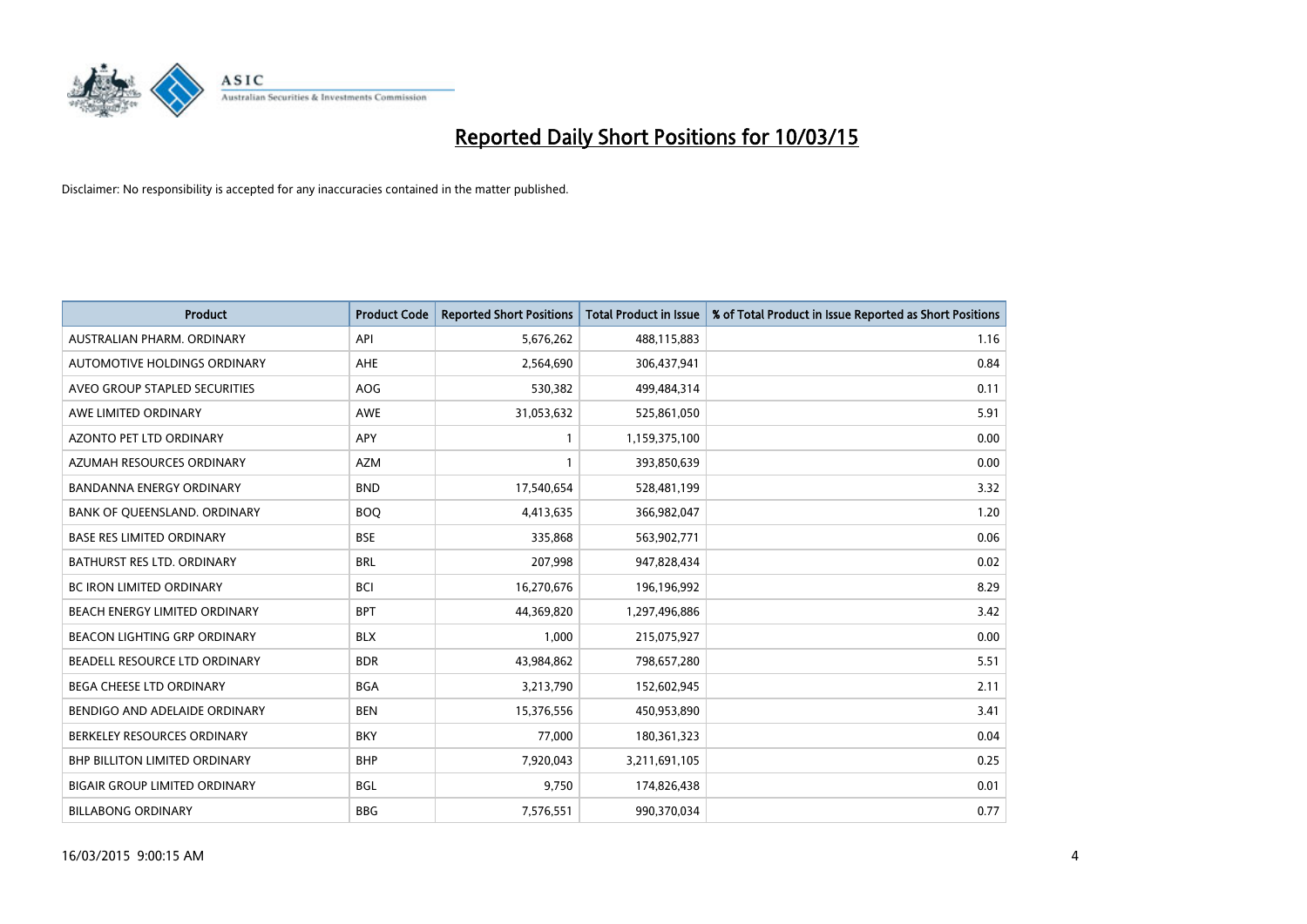

| <b>Product</b>                      | <b>Product Code</b> | <b>Reported Short Positions</b> | <b>Total Product in Issue</b> | % of Total Product in Issue Reported as Short Positions |
|-------------------------------------|---------------------|---------------------------------|-------------------------------|---------------------------------------------------------|
| <b>BIONOMICS LIMITED ORDINARY</b>   | <b>BNO</b>          | 25,362                          | 417,751,687                   | 0.01                                                    |
| <b>BLACKHAM RESOURCES ORDINARY</b>  | <b>BLK</b>          | 1,688,683                       | 178,162,680                   | 0.95                                                    |
| <b>BLACKMORES LIMITED ORDINARY</b>  | <b>BKL</b>          | 18,865                          | 17,224,284                    | 0.11                                                    |
| BLUE ENERGY LIMITED ORDINARY        | <b>BUL</b>          | 50,000                          | 1,140,993,237                 | 0.00                                                    |
| <b>BLUESCOPE STEEL LTD ORDINARY</b> | <b>BSL</b>          | 3,787,107                       | 565,225,282                   | 0.67                                                    |
| <b>BOART LONGYEAR ORDINARY</b>      | <b>BLY</b>          | 16,310,150                      | 930,864,944                   | 1.75                                                    |
| <b>BORA BORA RESOURCES ORDINARY</b> | <b>BBR</b>          | 247,808                         | 35,970,000                    | 0.69                                                    |
| <b>BORAL LIMITED, ORDINARY</b>      | <b>BLD</b>          | 11,837,125                      | 782,736,249                   | 1.51                                                    |
| <b>BRADKEN LIMITED ORDINARY</b>     | <b>BKN</b>          | 5,506,415                       | 171,027,249                   | 3.22                                                    |
| <b>BRAMBLES LIMITED ORDINARY</b>    | <b>BXB</b>          | 6,933,266                       | 1,566,289,727                 | 0.44                                                    |
| BREVILLE GROUP LTD ORDINARY         | <b>BRG</b>          | 3,468,841                       | 130,095,322                   | 2.67                                                    |
| <b>BRICKWORKS LIMITED ORDINARY</b>  | <b>BKW</b>          | 44,660                          | 148,403,478                   | 0.03                                                    |
| BT INVESTMENT MNGMNT ORDINARY       | <b>BTT</b>          | 30,060                          | 292,408,424                   | 0.01                                                    |
| <b>BURSON GROUP LTD ORDINARY</b>    | <b>BAP</b>          | 598,713                         | 163,585,666                   | 0.37                                                    |
| <b>BURU ENERGY ORDINARY</b>         | <b>BRU</b>          | 15,810,123                      | 339,997,078                   | 4.65                                                    |
| <b>BWP TRUST ORDINARY UNITS</b>     | <b>BWP</b>          | 16,290,367                      | 642,383,803                   | 2.54                                                    |
| <b>CABCHARGE AUSTRALIA ORDINARY</b> | CAB                 | 8,329,798                       | 120,430,683                   | 6.92                                                    |
| <b>CADENCE CAPITAL ORDINARY</b>     | <b>CDM</b>          | 170,000                         | 200,462,319                   | 0.08                                                    |
| CALTEX AUSTRALIA ORDINARY           | <b>CTX</b>          | 227,329                         | 270,000,000                   | 0.08                                                    |
| CAPE LAMBERT RES LTD ORDINARY       | <b>CFE</b>          | 280,137                         | 626,686,586                   | 0.04                                                    |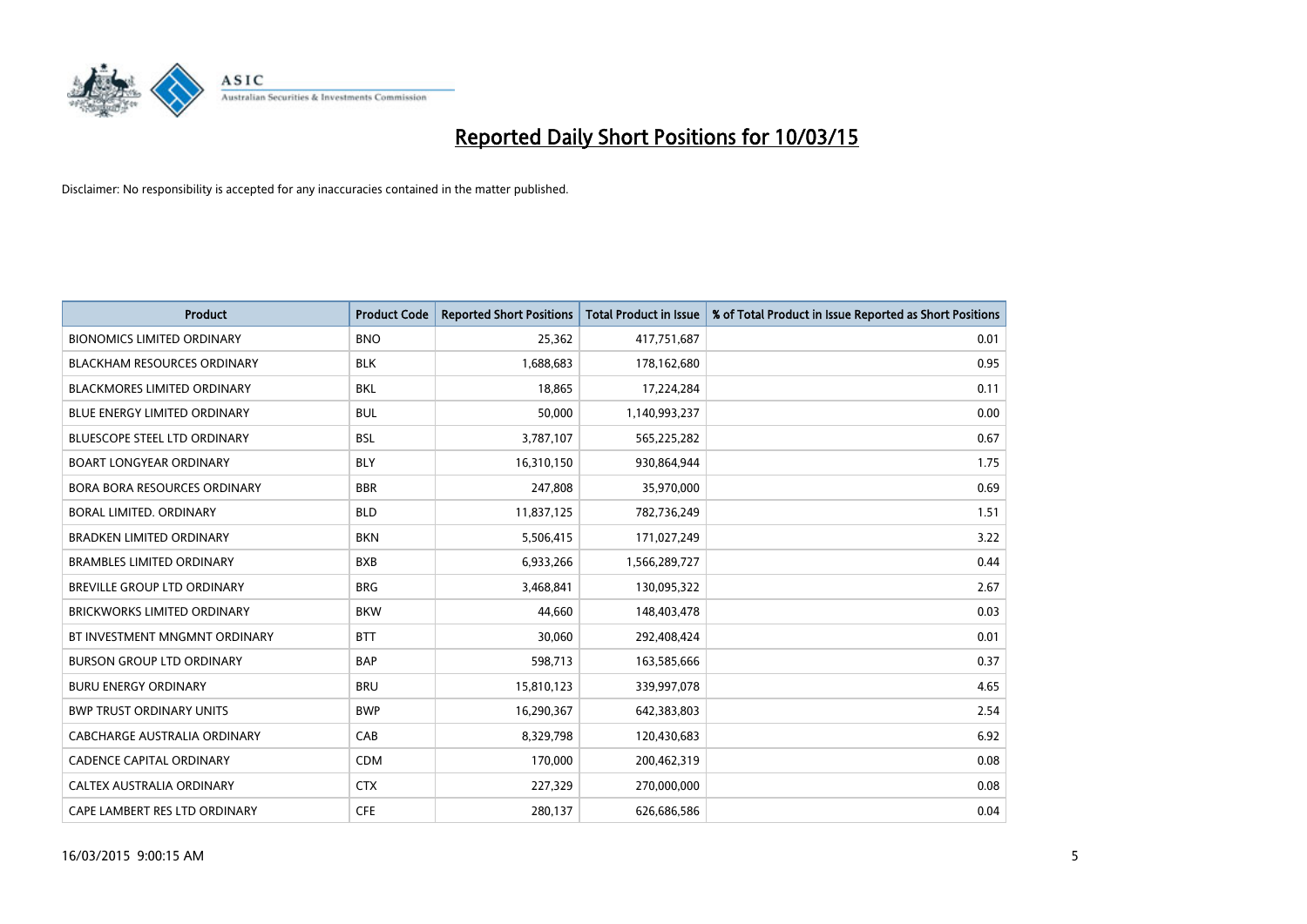

| <b>Product</b>                          | <b>Product Code</b> | <b>Reported Short Positions</b> | <b>Total Product in Issue</b> | % of Total Product in Issue Reported as Short Positions |
|-----------------------------------------|---------------------|---------------------------------|-------------------------------|---------------------------------------------------------|
| CAPITOL HEALTH ORDINARY                 | CAJ                 | 259,717                         | 522,280,212                   | 0.05                                                    |
| <b>CARDNO LIMITED ORDINARY</b>          | CDD                 | 17,136,384                      | 164,564,684                   | 10.41                                                   |
| CARINDALE PROPERTY UNIT                 | <b>CDP</b>          | 8,823                           | 70,000,000                    | 0.01                                                    |
| CARNARVON PETROLEUM ORDINARY            | <b>CVN</b>          | 1,868,880                       | 988,295,069                   | 0.19                                                    |
| <b>CARNEGIE WAVE ENERGY ORDINARY</b>    | <b>CWE</b>          | 62,500                          | 1,752,762,654                 | 0.00                                                    |
| CARSALES.COM LTD ORDINARY               | <b>CRZ</b>          | 272,859                         | 239,001,759                   | 0.11                                                    |
| CARSALES.COM LTD. ORDINARY              | CAR                 | 6,918,491                       | 239,001,759                   | 2.89                                                    |
| CASH CONVERTERS ORDINARY                | <b>CCV</b>          | 8,651,073                       | 478,876,525                   | 1.81                                                    |
| CEDAR WOODS PROP. ORDINARY              | <b>CWP</b>          | 224,362                         | 78,336,371                    | 0.29                                                    |
| CENTRAL PETROLEUM ORDINARY              | <b>CTP</b>          | 10,999                          | 368,718,957                   | 0.00                                                    |
| CENTURIA METRO REIT STAPLED             | <b>CMA</b>          | 698,404                         | 71,500,158                    | 0.98                                                    |
| CHALLENGER LIMITED ORDINARY             | <b>CGF</b>          | 710,419                         | 569,725,821                   | 0.12                                                    |
| CHARTER HALL GROUP STAPLED US PROHIBIT. | <b>CHC</b>          | 2,714,659                       | 359,342,032                   | 0.76                                                    |
| <b>CHARTER HALL RETAIL UNITS</b>        | <b>COR</b>          | 11,839,338                      | 375,554,374                   | 3.15                                                    |
| <b>CHORUS LIMITED ORDINARY</b>          | <b>CNU</b>          | 112,893                         | 396,369,767                   | 0.03                                                    |
| CLEARVIEW WEALTH LTD ORDINARY           | <b>CVW</b>          | 10,001                          | 581,111,182                   | 0.00                                                    |
| CLINUVEL PHARMACEUT. ORDINARY           | <b>CUV</b>          | 11,186                          | 44,554,787                    | 0.03                                                    |
| COAL OF AFRICA LTD ORDINARY             | <b>CZA</b>          | 426                             | 1,599,568,613                 | 0.00                                                    |
| <b>COALSPUR MINES LTD ORDINARY</b>      | <b>CPL</b>          | 8,480                           | 641,544,455                   | 0.00                                                    |
| COCA-COLA AMATIL ORDINARY               | <b>CCL</b>          | 20,184,566                      | 763,590,249                   | 2.64                                                    |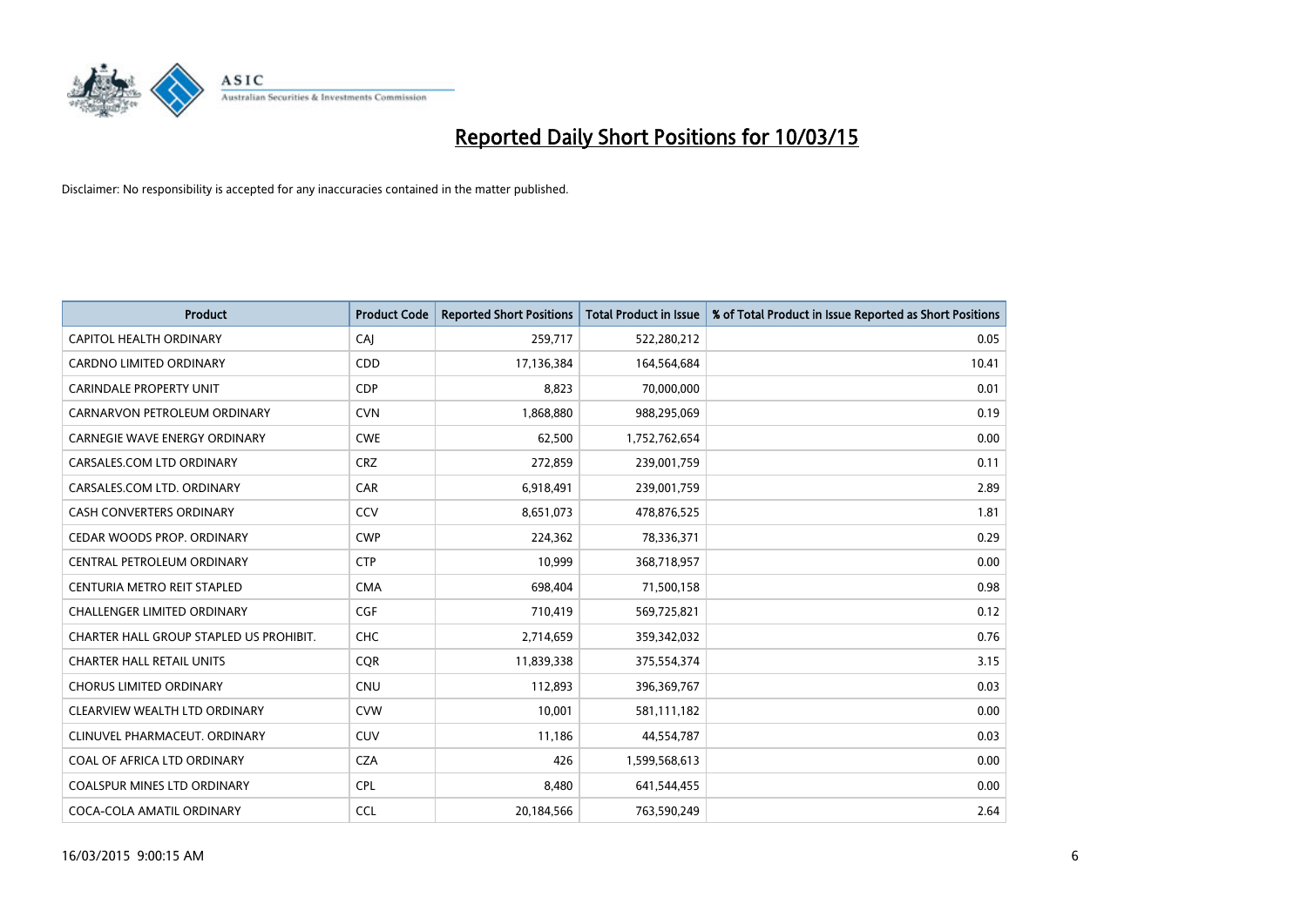

| <b>Product</b>                          | <b>Product Code</b> | <b>Reported Short Positions</b> | <b>Total Product in Issue</b> | % of Total Product in Issue Reported as Short Positions |
|-----------------------------------------|---------------------|---------------------------------|-------------------------------|---------------------------------------------------------|
| <b>COCHLEAR LIMITED ORDINARY</b>        | <b>COH</b>          | 3,514,469                       | 57,081,775                    | 6.16                                                    |
| <b>COCKATOO COAL ORDINARY</b>           | <b>COK</b>          | 167,987                         | 46,335,196,929                | 0.00                                                    |
| <b>CODAN LIMITED ORDINARY</b>           | <b>CDA</b>          | 2,461                           | 177,063,244                   | 0.00                                                    |
| COFFEY INTERNATIONAL ORDINARY           | <b>COF</b>          | 6,075                           | 255,833,165                   | 0.00                                                    |
| <b>COLLECTION HOUSE ORDINARY</b>        | <b>CLH</b>          | 1,200,818                       | 130,443,227                   | 0.92                                                    |
| COMMONWEALTH BANK, ORDINARY             | <b>CBA</b>          | 14,332,524                      | 1,621,319,194                 | 0.88                                                    |
| COMMONWEALTH BANK, PERP.EXC.(PERLS VI)  | <b>CBAPC</b>        | 166                             | 20,000,000                    | 0.00                                                    |
| <b>COMPASS RESOURCES ORDINARY</b>       | <b>CMR</b>          | 7,472                           | 1,403,744,100                 | 0.00                                                    |
| <b>COMPUTERSHARE LTD ORDINARY</b>       | <b>CPU</b>          | 6,149,401                       | 556,203,079                   | 1.11                                                    |
| <b>COOPER ENERGY LTD ORDINARY</b>       | <b>COE</b>          | 996,005                         | 331,905,323                   | 0.30                                                    |
| CORP TRAVEL LIMITED ORDINARY            | <b>CTD</b>          | 1,128,412                       | 96,993,355                    | 1.16                                                    |
| <b>COVER-MORE GRP LTD ORDINARY</b>      | <b>CVO</b>          | 8,376,595                       | 317,750,000                   | 2.64                                                    |
| <b>CREDIT CORP GROUP ORDINARY</b>       | <b>CCP</b>          | 325,367                         | 46,296,407                    | 0.70                                                    |
| <b>CROMWELL PROP STAPLED SECURITIES</b> | <b>CMW</b>          | 34,089,766                      | 1,737,728,114                 | 1.96                                                    |
| <b>CROWN RESORTS LTD ORDINARY</b>       | <b>CWN</b>          | 16,253,023                      | 728,394,185                   | 2.23                                                    |
| <b>CSG LIMITED ORDINARY</b>             | CSV                 | 429,979                         | 284,148,839                   | 0.15                                                    |
| <b>CSL LIMITED ORDINARY</b>             | <b>CSL</b>          | 958,171                         | 473,895,326                   | 0.20                                                    |
| <b>CSR LIMITED ORDINARY</b>             | <b>CSR</b>          | 9,447,401                       | 506,000,315                   | 1.87                                                    |
| <b>CUDECO LIMITED ORDINARY</b>          | CDU                 | 8,920,733                       | 248,722,167                   | 3.59                                                    |
| DECMIL GROUP LIMITED ORDINARY           | <b>DCG</b>          | 847,431                         | 168,607,794                   | 0.50                                                    |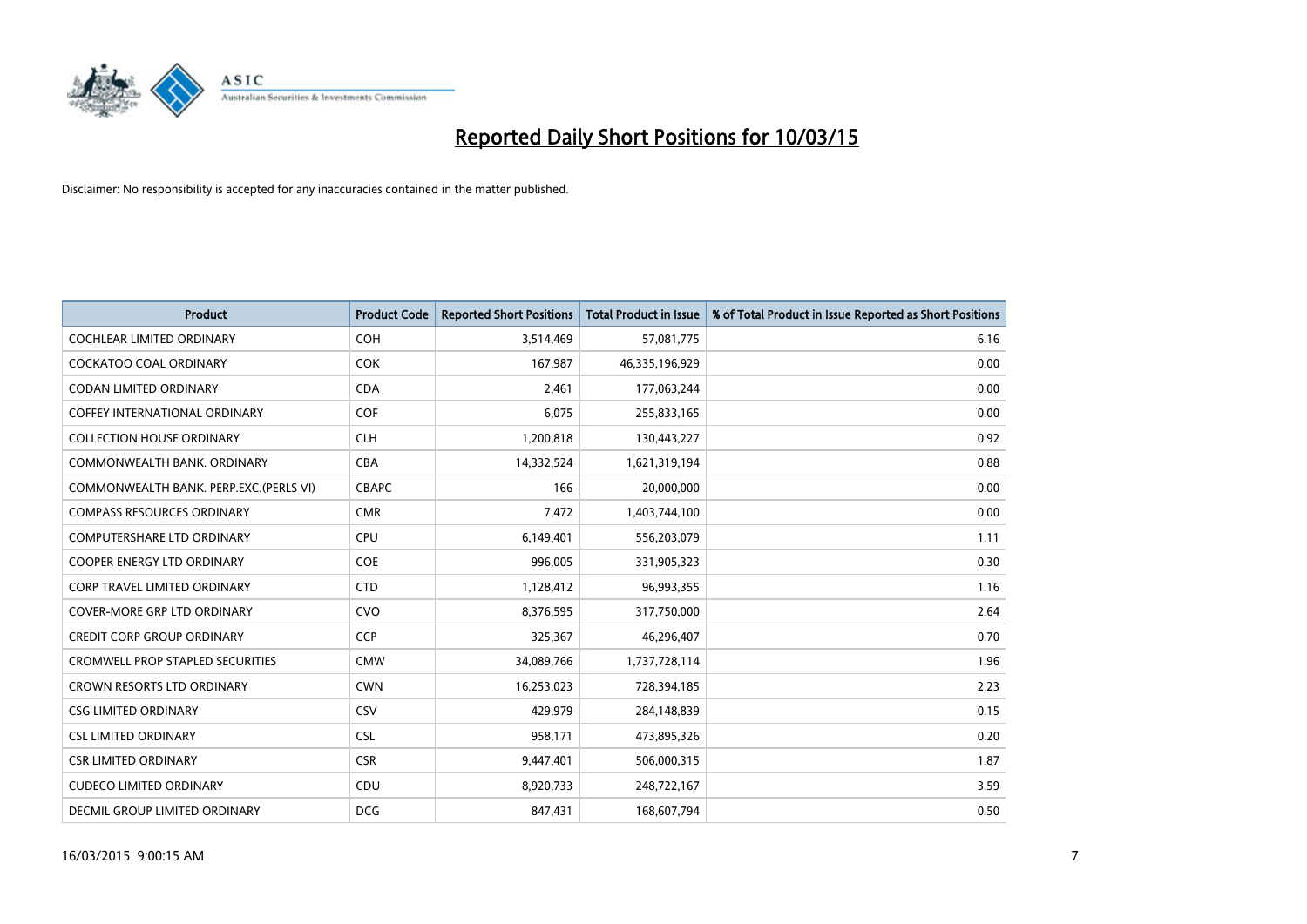

| <b>Product</b>                       | <b>Product Code</b> | <b>Reported Short Positions</b> | Total Product in Issue | % of Total Product in Issue Reported as Short Positions |
|--------------------------------------|---------------------|---------------------------------|------------------------|---------------------------------------------------------|
| DEEP YELLOW LIMITED ORDINARY         | <b>DYL</b>          | 1.002                           | 1,905,001,219          | 0.00                                                    |
| DEVINE LIMITED ORDINARY              | <b>DVN</b>          | 1,548                           | 158,730,556            | 0.00                                                    |
| DEXUS PROPERTY GROUP STAPLED UNITS   | <b>DXS</b>          | 3,228,794                       | 905,531,797            | 0.36                                                    |
| DICK SMITH HLDGS ORDINARY            | <b>DSH</b>          | 16,714,811                      | 236,511,364            | 7.07                                                    |
| DISCOVERY METALS LTD ORDINARY        | <b>DML</b>          | 365,417                         | 644,039,581            | 0.06                                                    |
| DOMINO PIZZA ENTERPR ORDINARY        | <b>DMP</b>          | 1,287,094                       | 86,560,773             | 1.49                                                    |
| DONACO INTERNATIONAL ORDINARY        | <b>DNA</b>          | 11,664,108                      | 683,444,791            | 1.71                                                    |
| DOWNER EDI LIMITED ORDINARY          | <b>DOW</b>          | 21,874,746                      | 435,399,975            | 5.02                                                    |
| DRAGON MINING LTD ORDINARY           | <b>DRA</b>          | 63,000                          | 88,840,613             | 0.07                                                    |
| DRILLSEARCH ENERGY ORDINARY          | <b>DLS</b>          | 13,913,314                      | 461,101,450            | 3.02                                                    |
| DUET GROUP STAPLED US PROHIBIT.      | <b>DUE</b>          | 22,852,619                      | 1,493,678,915          | 1.53                                                    |
| <b>DULUXGROUP LIMITED ORDINARY</b>   | <b>DLX</b>          | 616,028                         | 388,543,268            | 0.16                                                    |
| ECHO ENTERTAINMENT ORDINARY          | <b>EGP</b>          | 6,205,288                       | 825,672,730            | 0.75                                                    |
| <b>ELDERS LIMITED ORDINARY</b>       | <b>ELD</b>          | 714,153                         | 83,734,671             | 0.85                                                    |
| <b>EMECO HOLDINGS ORDINARY</b>       | <b>EHL</b>          | 14,235,203                      | 599,675,707            | 2.37                                                    |
| <b>ENDEAVOUR MIN CORP CDI 1:1</b>    | <b>EVR</b>          | 387,673                         | 46,243,293             | 0.84                                                    |
| ENERGY RESOURCES ORDINARY 'A'        | ERA                 | 10,206,325                      | 517,725,062            | 1.97                                                    |
| <b>ENERGY WORLD CORPOR. ORDINARY</b> | <b>EWC</b>          | 47,178,100                      | 1,734,166,672          | 2.72                                                    |
| <b>ENSOGO LIMITED ORDINARY</b>       | E88                 | 212,387                         | 485,533,903            | 0.04                                                    |
| EQUITY TRUSTEES ORDINARY             | EQT                 | 48,737                          | 19,272,426             | 0.25                                                    |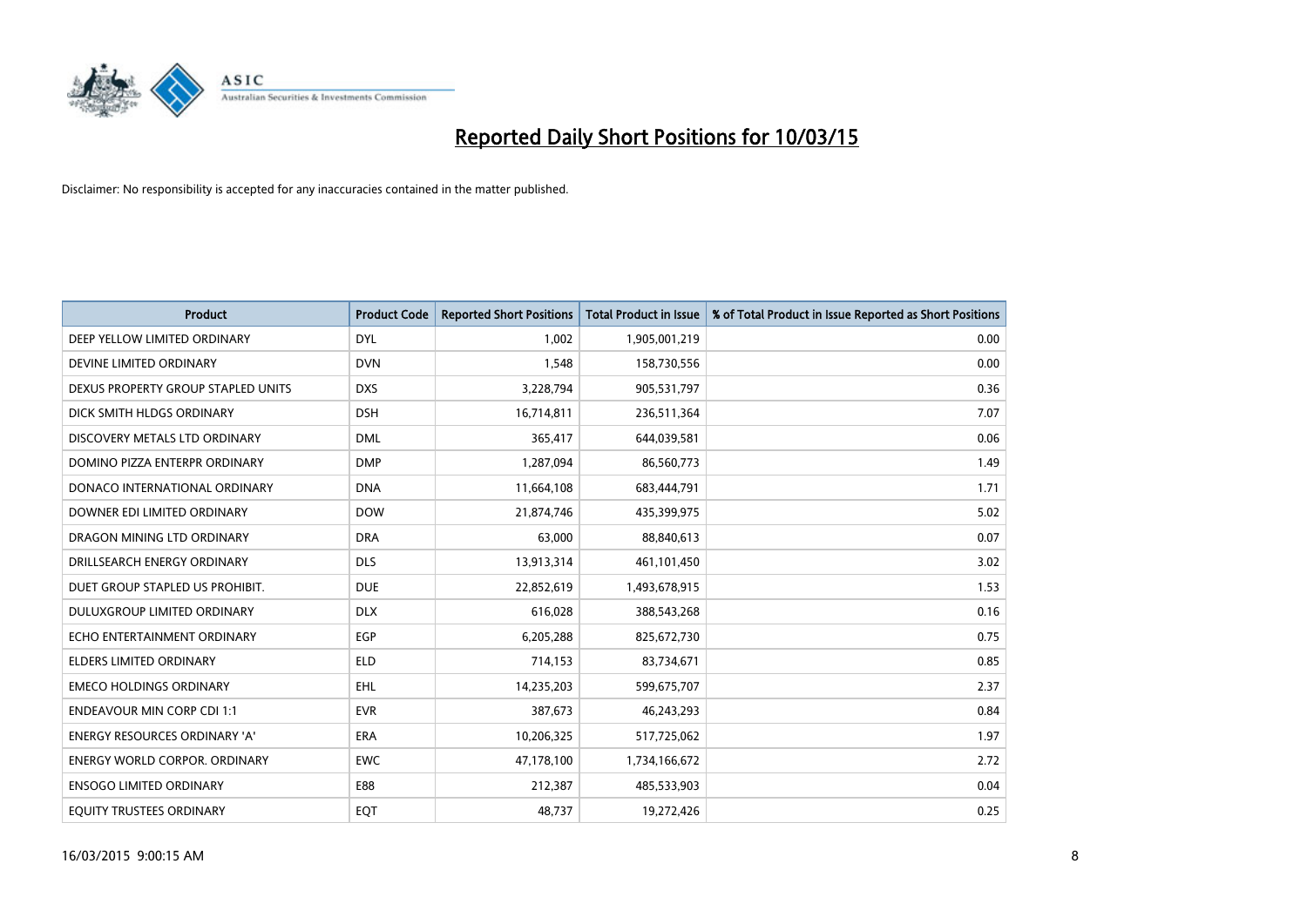

| <b>Product</b>                         | <b>Product Code</b> | <b>Reported Short Positions</b> | <b>Total Product in Issue</b> | % of Total Product in Issue Reported as Short Positions |
|----------------------------------------|---------------------|---------------------------------|-------------------------------|---------------------------------------------------------|
| ERM POWER LIMITED ORDINARY             | EPW                 | 323,529                         | 241,689,186                   | 0.13                                                    |
| ESTIA HEALTH LTD ORDINARY              | <b>EHE</b>          | 1,030,154                       | 180,885,580                   | 0.57                                                    |
| EVOLUTION MINING LTD ORDINARY          | <b>EVN</b>          | 1,368,365                       | 714,921,647                   | 0.19                                                    |
| FAIRFAX MEDIA LTD ORDINARY             | <b>FXI</b>          | 42,862,305                      | 2,420,475,546                 | 1.77                                                    |
| <b>FANTASTIC HOLDINGS ORDINARY</b>     | <b>FAN</b>          | 378                             | 103,257,398                   | 0.00                                                    |
| <b>FAR LTD ORDINARY</b>                | <b>FAR</b>          | 10,186,632                      | 3,127,058,427                 | 0.33                                                    |
| FEDERATION CNTRES ORD/UNIT STAPLED SEC | FDC                 | 5,719,737                       | 1,427,641,565                 | 0.40                                                    |
| FINBAR GROUP LIMITED ORDINARY          | FRI                 | 10,637                          | 228,720,815                   | 0.00                                                    |
| FISHER & PAYKEL H. ORDINARY            | <b>FPH</b>          | 34,604                          | 557,930,724                   | 0.01                                                    |
| FLEETWOOD CORP ORDINARY                | <b>FWD</b>          | 1,142,523                       | 61,039,412                    | 1.87                                                    |
| FLETCHER BUILDING ORDINARY             | <b>FBU</b>          | 1,023,927                       | 687,854,788                   | 0.15                                                    |
| FLEXIGROUP LIMITED ORDINARY            | <b>FXL</b>          | 7,767,988                       | 304,096,060                   | 2.55                                                    |
| FLIGHT CENTRE TRAVEL ORDINARY          | <b>FLT</b>          | 9,269,977                       | 100,745,991                   | 9.20                                                    |
| FLINDERS MINES LTD ORDINARY            | <b>FMS</b>          | 164,998                         | 2,762,995,689                 | 0.01                                                    |
| <b>FOCUS MINERALS LTD ORDINARY</b>     | <b>FML</b>          | 2,573,697                       | 9,137,375,877                 | 0.03                                                    |
| <b>FOLKESTONE EDU TRUST UNITS</b>      | <b>FET</b>          | 43,549                          | 244,378,866                   | 0.02                                                    |
| FONTERRA SHARE FUND ORDINARY UNITS     | <b>FSF</b>          | 114,385                         | 120,653,436                   | 0.09                                                    |
| FORTESCUE METALS GRP ORDINARY          | <b>FMG</b>          | 363,862,577                     | 3,113,798,151                 | 11.69                                                   |
| FREEDOM FOOD LTD ORDINARY              | <b>FNP</b>          | 299                             | 152,689,663                   | 0.00                                                    |
| <b>FUNTASTIC LIMITED ORDINARY</b>      | <b>FUN</b>          | 370,000                         | 669,269,723                   | 0.06                                                    |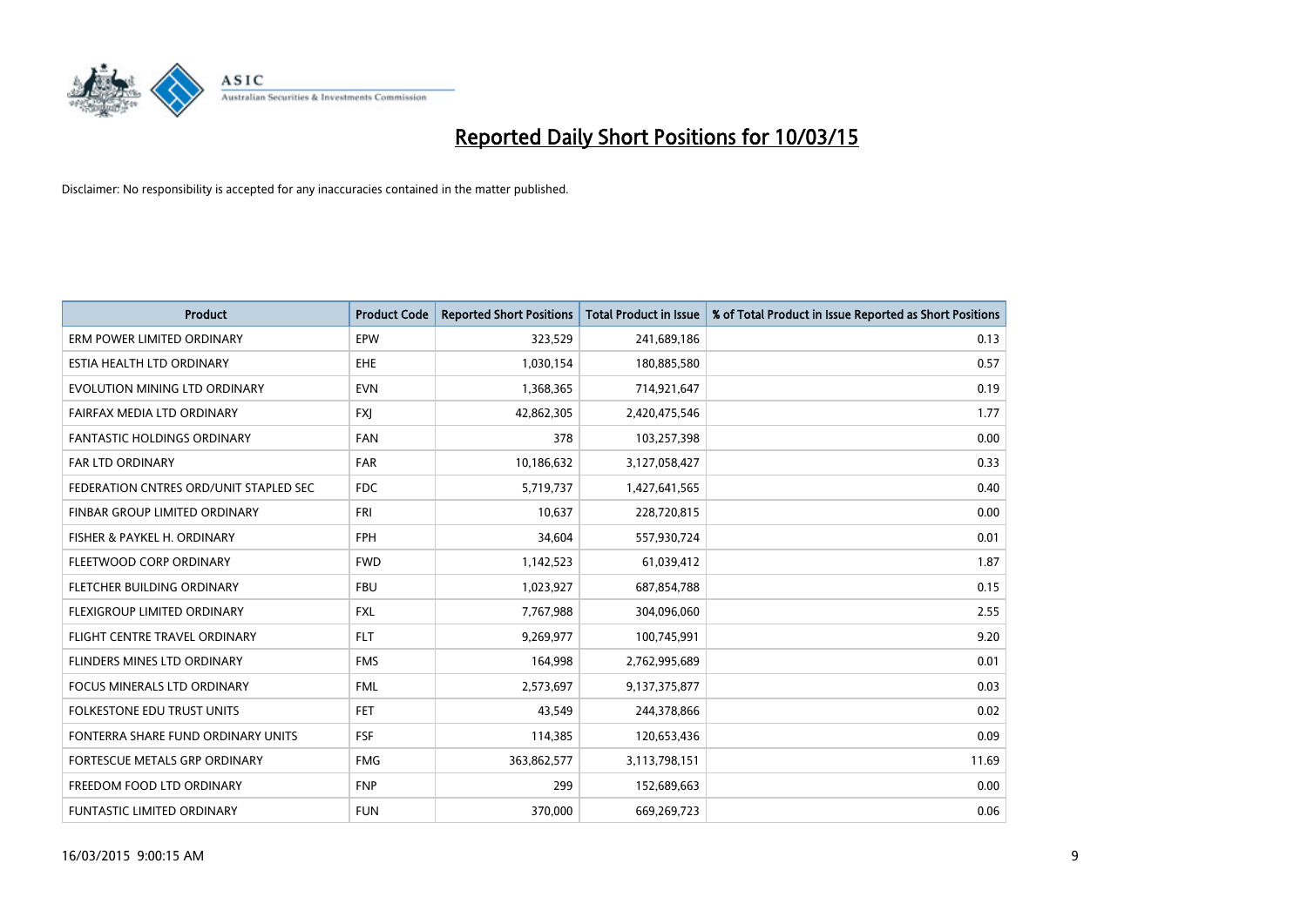

| <b>Product</b>                             | <b>Product Code</b> | <b>Reported Short Positions</b> | <b>Total Product in Issue</b> | % of Total Product in Issue Reported as Short Positions |
|--------------------------------------------|---------------------|---------------------------------|-------------------------------|---------------------------------------------------------|
| <b>G.U.D. HOLDINGS ORDINARY</b>            | GUD                 | 2,072,937                       | 70,939,492                    | 2.92                                                    |
| <b>G8 EDUCATION LIMITED ORDINARY</b>       | <b>GEM</b>          | 14,530,345                      | 359,151,207                   | 4.05                                                    |
| <b>GALAXY RESOURCES ORDINARY</b>           | <b>GXY</b>          | 1,360,062                       | 1,064,783,990                 | 0.13                                                    |
| <b>GBST HOLDINGS., ORDINARY</b>            | <b>GBT</b>          | 4,338                           | 66,561,725                    | 0.01                                                    |
| <b>GDI PROPERTY GRP STAPLED SECURITIES</b> | GDI                 | 698,323                         | 567,575,025                   | 0.12                                                    |
| <b>GENESIS ENERGY LTD ORDINARY</b>         | <b>GNE</b>          | 132,868                         | 1,000,000,000                 | 0.01                                                    |
| <b>GENETIC TECHNOLOGIES ORDINARY</b>       | <b>GTG</b>          | 2,065,650                       | 1,214,191,681                 | 0.17                                                    |
| <b>GENTRACK GROUP LTD ORDINARY</b>         | <b>GTK</b>          | 3,000                           | 72,699,510                    | 0.00                                                    |
| <b>GENWORTH MORTGAGE ORDINARY</b>          | <b>GMA</b>          | 18,996,109                      | 650,000,000                   | 2.92                                                    |
| <b>GEODYNAMICS LIMITED ORDINARY</b>        | GDY                 | 819                             | 435,880,130                   | 0.00                                                    |
| <b>GINDALBIE METALS LTD ORDINARY</b>       | <b>GBG</b>          | 17,131,854                      | 1,495,448,025                 | 1.15                                                    |
| <b>GOLD ROAD RES LTD ORDINARY</b>          | GOR                 | 1,469,581                       | 594,881,822                   | 0.25                                                    |
| <b>GOODMAN FIELDER. ORDINARY</b>           | <b>GFF</b>          | 939,272                         | 1,955,559,207                 | 0.05                                                    |
| <b>GOODMAN GROUP STAPLED</b>               | GMG                 | 1,848,409                       | 1,753,035,922                 | 0.11                                                    |
| <b>GPT GROUP STAPLED SEC.</b>              | <b>GPT</b>          | 7,780,379                       | 1,764,462,756                 | 0.44                                                    |
| <b>GPT METRO OFFICE FND UNITS</b>          | <b>GMF</b>          | 114                             | 127,600,500                   | 0.00                                                    |
| <b>GRAINCORP LIMITED A CLASS ORDINARY</b>  | <b>GNC</b>          | 12,138,296                      | 228,855,628                   | 5.30                                                    |
| <b>GRANGE RESOURCES, ORDINARY</b>          | GRR                 | 580,544                         | 1,157,338,698                 | 0.05                                                    |
| <b>GREENCROSS LIMITED ORDINARY</b>         | GXL                 | 1,978,085                       | 111,447,503                   | 1.77                                                    |
| <b>GREENLAND MIN EN LTD ORDINARY</b>       | GGG                 | 3,788,000                       | 669,389,552                   | 0.57                                                    |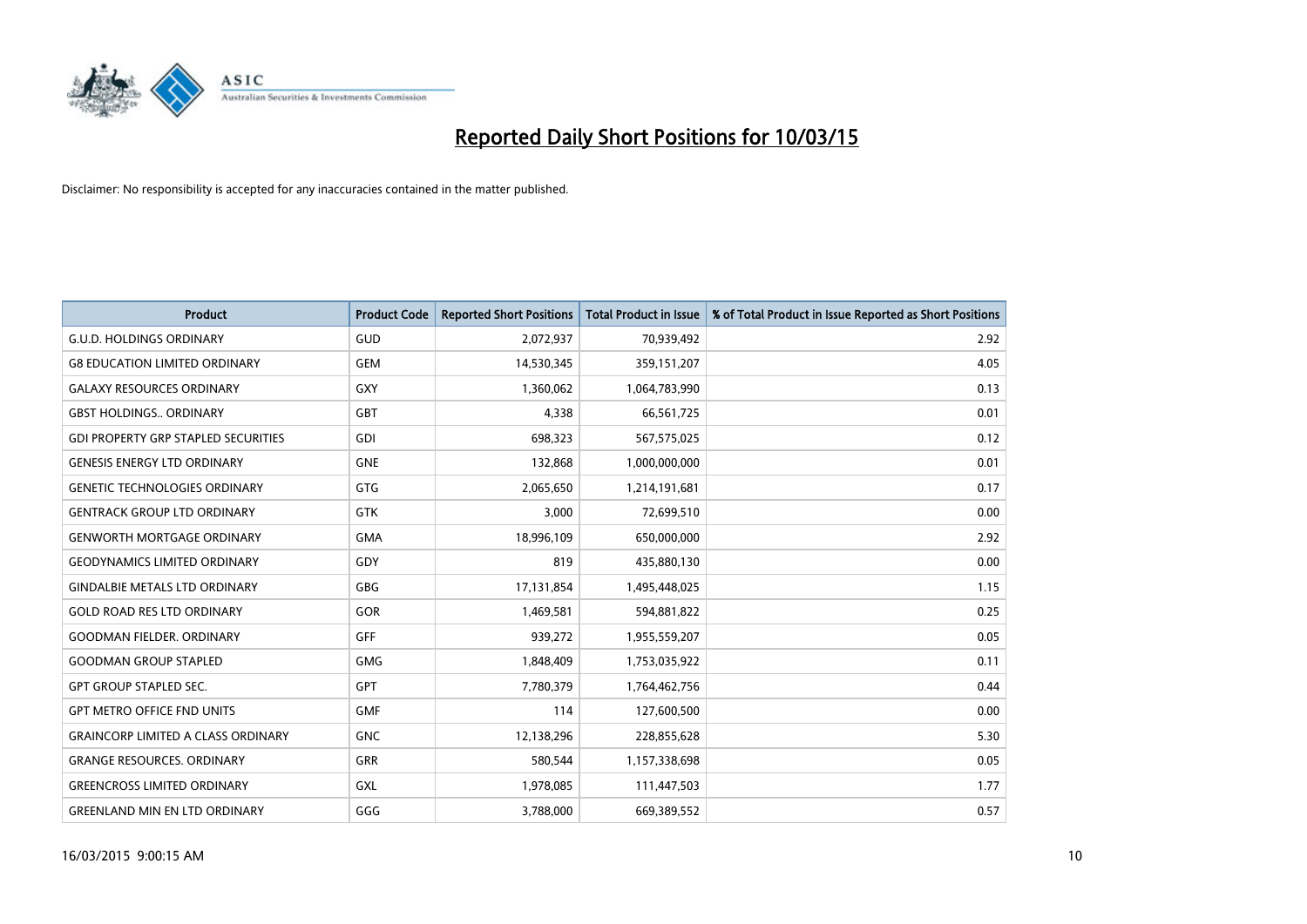

| <b>Product</b>                                   | <b>Product Code</b> | <b>Reported Short Positions</b> | <b>Total Product in Issue</b> | % of Total Product in Issue Reported as Short Positions |
|--------------------------------------------------|---------------------|---------------------------------|-------------------------------|---------------------------------------------------------|
| GREENLAND MIN EN LTD RIGHTS 26-JUN-14            | GGGR                | 3.842                           | 88,685,050                    | 0.00                                                    |
| <b>GROWTHPOINT PROPERTY ORD/UNIT STAPLED SEC</b> | GOZ                 | 728,421                         | 569,027,781                   | 0.13                                                    |
| <b>GRYPHON MINERALS LTD ORDINARY</b>             | GRY                 | 1,254,359                       | 401,290,987                   | 0.31                                                    |
| <b>GWA GROUP LTD ORDINARY</b>                    | <b>GWA</b>          | 14,632,701                      | 306,533,770                   | 4.77                                                    |
| HANSEN TECHNOLOGIES ORDINARY                     | <b>HSN</b>          | 690                             | 163,289,381                   | 0.00                                                    |
| HARVEY NORMAN ORDINARY                           | <b>HVN</b>          | 28,056,992                      | 1,110,603,911                 | 2.53                                                    |
| HEALTHSCOPE LIMITED. ORDINARY                    | <b>HSO</b>          | 8,678,278                       | 1,732,094,838                 | 0.50                                                    |
| <b>HENDERSON GROUP CDI 1:1</b>                   | <b>HGG</b>          | 2,181,637                       | 737,445,473                   | 0.30                                                    |
| HFA HOLDINGS LIMITED ORDINARY                    | <b>HFA</b>          | 308                             | 162,147,897                   | 0.00                                                    |
| <b>HIGHLANDS PACIFIC ORDINARY</b>                | <b>HIG</b>          | 1                               | 920,577,086                   | 0.00                                                    |
| HILLGROVE RES LTD ORDINARY                       | <b>HGO</b>          | 109,596                         | 147,798,623                   | 0.07                                                    |
| <b>HILLS LTD ORDINARY</b>                        | <b>HIL</b>          | 2,740,264                       | 231,985,526                   | 1.18                                                    |
| HORIZON OIL LIMITED ORDINARY                     | <b>HZN</b>          | 50,928,637                      | 1,301,981,265                 | 3.91                                                    |
| <b>HOTEL PROPERTY STAPLED</b>                    | <b>HPI</b>          | 215,062                         | 146, 105, 439                 | 0.15                                                    |
| HUNTER HALL GLOBAL ORDINARY                      | <b>HHV</b>          | 351,118                         | 188,917,148                   | 0.19                                                    |
| ICAR ASIA LTD ORDINARY                           | ICO                 | 175,061                         | 217,769,656                   | 0.08                                                    |
| <b>IINET LIMITED ORDINARY</b>                    | <b>IIN</b>          | 9,041,161                       | 162,950,896                   | 5.55                                                    |
| ILUKA RESOURCES ORDINARY                         | ILU                 | 27,382,748                      | 418,700,517                   | 6.54                                                    |
| <b>IMDEX LIMITED ORDINARY</b>                    | <b>IMD</b>          | 2,580,989                       | 216,203,136                   | 1.19                                                    |
| IMF BENTHAM LTD ORDINARY                         | <b>IMF</b>          | 3,573,885                       | 166,580,957                   | 2.15                                                    |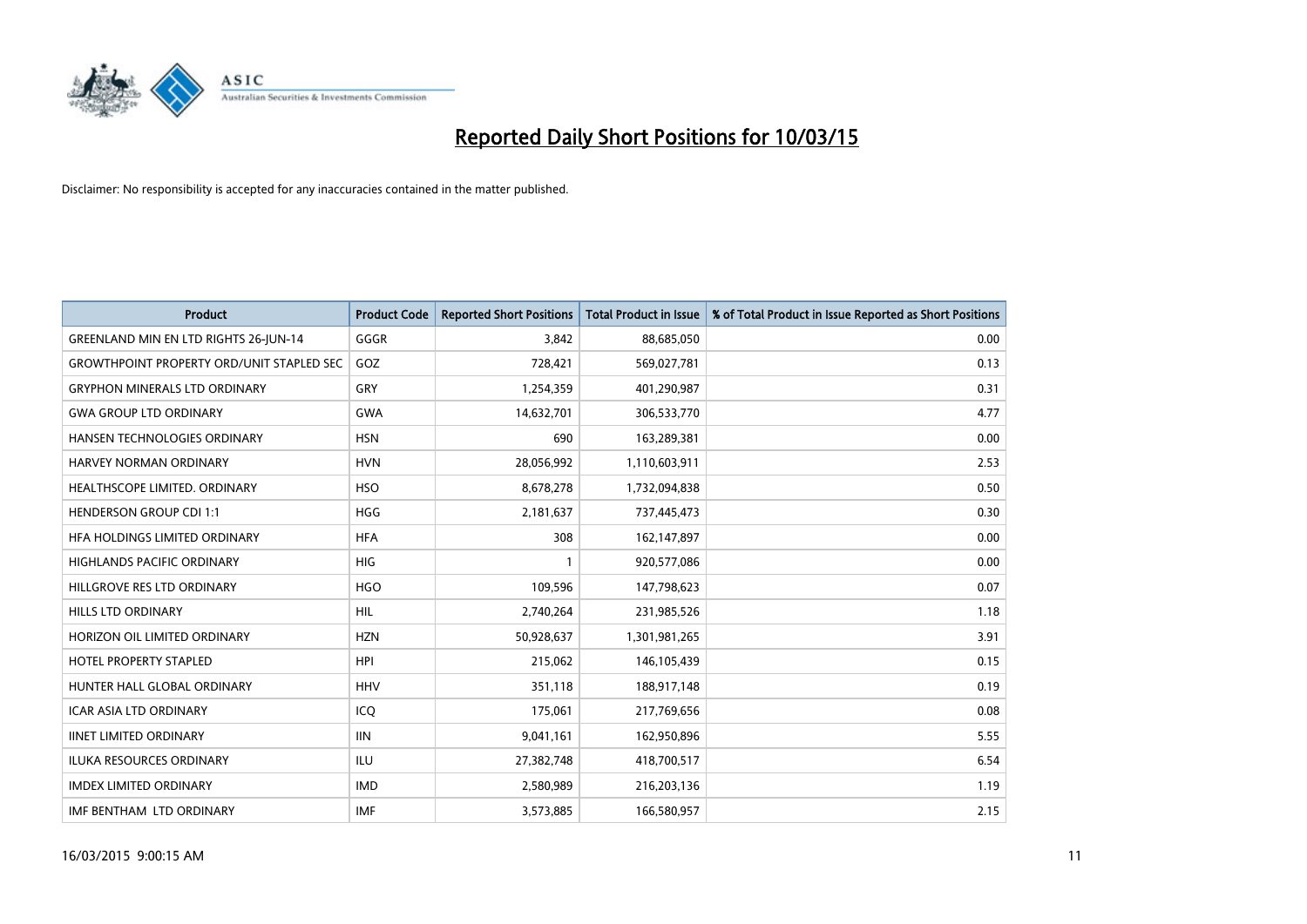

| <b>Product</b>                                  | <b>Product Code</b> | <b>Reported Short Positions</b> | <b>Total Product in Issue</b> | % of Total Product in Issue Reported as Short Positions |
|-------------------------------------------------|---------------------|---------------------------------|-------------------------------|---------------------------------------------------------|
| <b>INCITEC PIVOT ORDINARY</b>                   | IPL                 | 19,564,159                      | 1,675,621,466                 | 1.17                                                    |
| INDEPENDENCE GROUP ORDINARY                     | <b>IGO</b>          | 2,828,990                       | 234,256,573                   | 1.21                                                    |
| <b>INDUSTRIA REIT STAPLED</b>                   | <b>IDR</b>          | 744,321                         | 125,000,001                   | 0.60                                                    |
| INFIGEN ENERGY STAPLED SECURITIES               | <b>IFN</b>          | 2,237,441                       | 767,887,581                   | 0.29                                                    |
| <b>INFOMEDIA LTD ORDINARY</b>                   | <b>IFM</b>          | 608,897                         | 307,987,687                   | 0.20                                                    |
| <b>INGENIA GROUP STAPLED SECURITIES</b>         | <b>INA</b>          | 11,273,844                      | 878,851,910                   | 1.28                                                    |
| <b>INSURANCE AUSTRALIA ORDINARY</b>             | IAG                 | 19,419,789                      | 2,341,618,048                 | 0.83                                                    |
| <b>INTREPID MINES ORDINARY</b>                  | IAU                 | 1,240,907                       | 369,869,196                   | 0.34                                                    |
| INTUERI EDU GRP LTD ORDINARY                    | <b>IOE</b>          | 996                             | 100,000,000                   | 0.00                                                    |
| INVESTA OFFICE FUND STAPLED SECURITIES          | <b>IOF</b>          | 1,377,843                       | 614,047,458                   | 0.22                                                    |
| <b>INVOCARE LIMITED ORDINARY</b>                | IVC                 | 3,665,576                       | 110,030,298                   | 3.33                                                    |
| <b>IOOF HOLDINGS LTD ORDINARY</b>               | IFL                 | 13,080,287                      | 300,133,752                   | 4.36                                                    |
| <b>IPH LIMITED ORDINARY</b>                     | <b>IPH</b>          | 567,748                         | 157,559,499                   | 0.36                                                    |
| <b>IPROPERTY GROUP LTD ORDINARY</b>             | <b>IPP</b>          | 4,132,256                       | 186,703,204                   | 2.21                                                    |
| <b>IRESS LIMITED ORDINARY</b>                   | <b>IRE</b>          | 5,294,083                       | 159,097,319                   | 3.33                                                    |
| <b>ISELECT LTD ORDINARY</b>                     | <b>ISU</b>          | 1,064,137                       | 261,489,894                   | 0.41                                                    |
| <b>ISENTIA GROUP LTD ORDINARY</b>               | <b>ISD</b>          | 300,391                         | 200,000,001                   | 0.15                                                    |
| <b>ISENTRIC LTD. ORDINARY</b>                   | ICU                 | 39,829                          | 134,703,703                   | 0.03                                                    |
| <b>IAMES HARDIE INDUST CHESS DEPOSITARY INT</b> | <b>IHX</b>          | 14,671,048                      | 445,373,441                   | 3.29                                                    |
| JAPARA HEALTHCARE LT ORDINARY                   | <b>IHC</b>          | 19,372,552                      | 263,046,592                   | 7.36                                                    |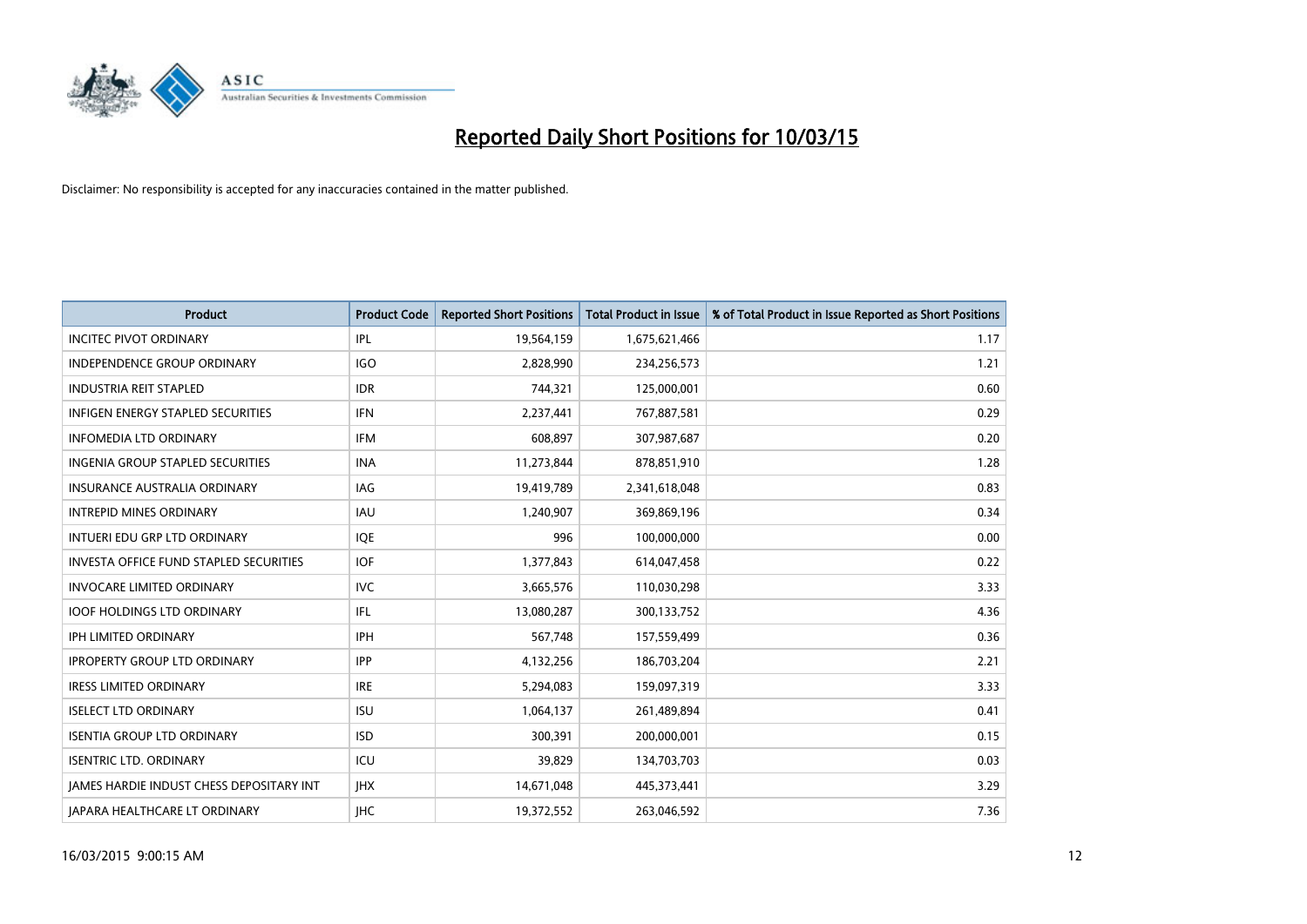

| <b>Product</b>                        | <b>Product Code</b> | <b>Reported Short Positions</b> | <b>Total Product in Issue</b> | % of Total Product in Issue Reported as Short Positions |
|---------------------------------------|---------------------|---------------------------------|-------------------------------|---------------------------------------------------------|
| <b>JB HI-FI LIMITED ORDINARY</b>      | <b>IBH</b>          | 8,239,285                       | 98,981,083                    | 8.32                                                    |
| KAROON GAS AUSTRALIA ORDINARY         | <b>KAR</b>          | 23,966,757                      | 246,608,239                   | 9.72                                                    |
| KATHMANDU HOLD LTD ORDINARY           | <b>KMD</b>          | 10,262,959                      | 201,484,583                   | 5.09                                                    |
| <b>KBL MINING LIMITED ORDINARY</b>    | <b>KBL</b>          | 1,820                           | 495,765,509                   | 0.00                                                    |
| KINGSGATE CONSOLID. ORDINARY          | <b>KCN</b>          | 16,370,765                      | 223,584,937                   | 7.32                                                    |
| KINGSROSE MINING LTD ORDINARY         | <b>KRM</b>          | 1,269,638                       | 358,611,493                   | 0.35                                                    |
| <b>KOGI IRON LTD ORDINARY</b>         | <b>KFE</b>          | 1,318,603                       | 376,669,836                   | 0.35                                                    |
| LEIGHTON HOLDINGS ORDINARY            | LEI                 | 6,296,427                       | 338,503,563                   | 1.86                                                    |
| LEND LEASE GROUP UNIT/ORD STAPLED     | <b>LLC</b>          | 1,879,659                       | 579,596,726                   | 0.32                                                    |
| LIFESTYLE COMMUNIT, ORDINARY          | <b>LIC</b>          | 25,000                          | 101,345,131                   | 0.02                                                    |
| LIQUEFIED NATURAL ORDINARY            | LNG                 | 13,988,200                      | 462,793,201                   | 3.02                                                    |
| LIVING CELL TECH. ORDINARY            | LCT                 | 49,090                          | 423,999,738                   | 0.01                                                    |
| LONESTAR RESO LTD ORDINARY            | <b>LNR</b>          | 148,114                         | 752,187,211                   | 0.02                                                    |
| LOVISA HOLDINGS LTD ORDINARY          | LOV                 | 16,926                          | 105,000,000                   | 0.02                                                    |
| LYNAS CORPORATION ORDINARY            | <b>LYC</b>          | 103,326,869                     | 3,370,994,189                 | 3.07                                                    |
| M2 GRP LTD ORDINARY                   | <b>MTU</b>          | 1,617,191                       | 181,905,060                   | 0.89                                                    |
| MACA LIMITED ORDINARY                 | <b>MLD</b>          | 1,848,866                       | 232,676,373                   | 0.79                                                    |
| MACMAHON HOLDINGS ORDINARY            | <b>MAH</b>          | 25,020                          | 1,261,699,966                 | 0.00                                                    |
| MACO ATLAS ROADS GRP ORDINARY STAPLED | <b>MOA</b>          | 13,183,306                      | 511,538,852                   | 2.58                                                    |
| MACQUARIE GROUP LTD ORDINARY          | <b>MOG</b>          | 499,635                         | 324,342,024                   | 0.15                                                    |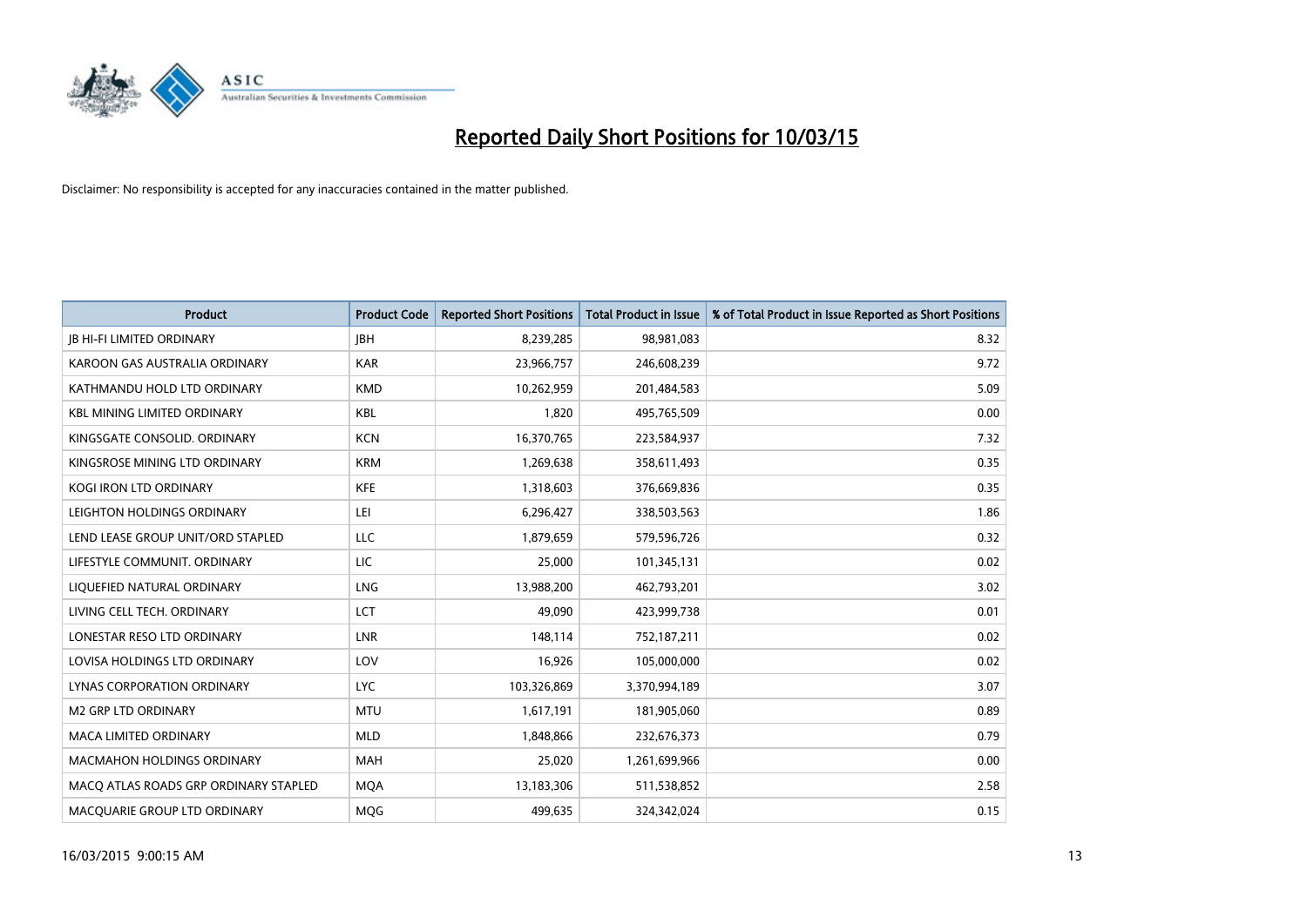

| <b>Product</b>                       | <b>Product Code</b> | <b>Reported Short Positions</b> | <b>Total Product in Issue</b> | % of Total Product in Issue Reported as Short Positions |
|--------------------------------------|---------------------|---------------------------------|-------------------------------|---------------------------------------------------------|
| MAGELLAN FIN GRP LTD ORDINARY        | <b>MFG</b>          | 1,774,739                       | 159,818,691                   | 1.11                                                    |
| MAGELLAN FLAGSHIP ORDINARY           | <b>MFF</b>          | 150,000                         | 357,819,305                   | 0.04                                                    |
| <b>MANTRA GROUP LTD ORDINARY</b>     | <b>MTR</b>          | 5,040,213                       | 249,471,229                   | 2.02                                                    |
| <b>MATRIX C &amp; E LTD ORDINARY</b> | <b>MCE</b>          | 2,554,145                       | 94,555,428                    | 2.70                                                    |
| MAVERICK DRILLING ORDINARY           | <b>MAD</b>          | 8,742                           | 545,000,115                   | 0.00                                                    |
| <b>MAXITRANS INDUSTRIES ORDINARY</b> | <b>MXI</b>          | 406,110                         | 185,075,653                   | 0.22                                                    |
| MAYNE PHARMA LTD ORDINARY            | <b>MYX</b>          | 16,574,862                      | 708,269,028                   | 2.34                                                    |
| MCMILLAN SHAKESPEARE ORDINARY        | <b>MMS</b>          | 321,832                         | 81,810,993                    | 0.39                                                    |
| MEDIBANK PRIVATE LTD ORDINARY        | <b>MPL</b>          | 29,683,738                      | 2,754,003,240                 | 1.08                                                    |
| MEDUSA MINING LTD ORDINARY           | <b>MML</b>          | 8,753,268                       | 207,794,301                   | 4.21                                                    |
| MELBOURNE IT LIMITED ORDINARY        | MLB                 | 3,002                           | 92,944,392                    | 0.00                                                    |
| MERIDIAN ENERGY INSTALMENT RECEIPTS  | <b>MEZCA</b>        | 382,579                         | 1,255,413,626                 | 0.03                                                    |
| MESOBLAST LIMITED ORDINARY           | <b>MSB</b>          | 22,594,483                      | 324,201,029                   | 6.97                                                    |
| METALS X LIMITED ORDINARY            | <b>MLX</b>          | 67,356                          | 416,010,939                   | 0.02                                                    |
| METCASH LIMITED ORDINARY             | <b>MTS</b>          | 120,516,237                     | 928,357,876                   | 12.98                                                   |
| METMINCO LIMITED ORDINARY            | <b>MNC</b>          | 32,000                          | 1,930,851,856                 | 0.00                                                    |
| MIGHTY RIVER POWER ORDINARY          | <b>MYT</b>          | 1,722,629                       | 1,400,012,517                 | 0.12                                                    |
| MINCOR RESOURCES NL ORDINARY         | <b>MCR</b>          | 51,082                          | 188,238,274                   | 0.03                                                    |
| MINERAL DEPOSITS ORDINARY            | <b>MDL</b>          | 1,115,124                       | 103,676,341                   | 1.08                                                    |
| MINERAL RESOURCES. ORDINARY          | <b>MIN</b>          | 19,820,447                      | 187,270,274                   | 10.58                                                   |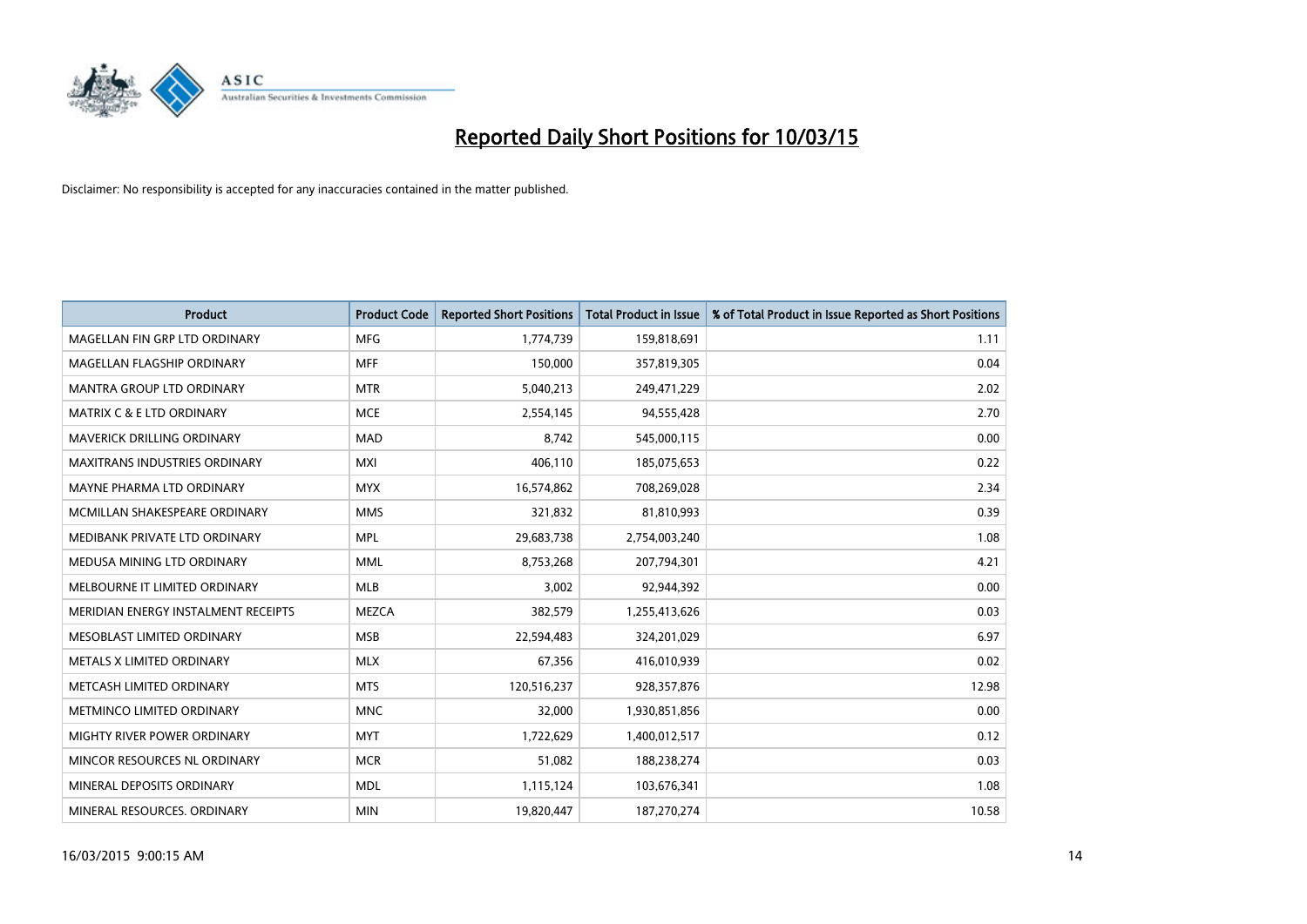

| <b>Product</b>                     | <b>Product Code</b> | <b>Reported Short Positions</b> | <b>Total Product in Issue</b> | % of Total Product in Issue Reported as Short Positions |
|------------------------------------|---------------------|---------------------------------|-------------------------------|---------------------------------------------------------|
| MIRABELA NICKEL LTD ORDINARY       | <b>MBN</b>          | 2,012,125                       | 929,710,216                   | 0.22                                                    |
| MIRVAC GROUP STAPLED SECURITIES    | <b>MGR</b>          | 4,240,098                       | 3,697,197,370                 | 0.11                                                    |
| <b>MMAOFFSHOR ORDINARY</b>         | <b>MRM</b>          | 30,118,605                      | 368,666,221                   | 8.17                                                    |
| MOLOPO ENERGY LTD ORDINARY         | <b>MPO</b>          | 30,833                          | 248,869,398                   | 0.01                                                    |
| MONADELPHOUS GROUP ORDINARY        | <b>MND</b>          | 8,735,319                       | 92,998,380                    | 9.39                                                    |
| MONASH IVF GROUP LTD ORDINARY      | <b>MVF</b>          | 1,284,609                       | 231,081,089                   | 0.56                                                    |
| <b>MONEY3 CORPORATION ORDINARY</b> | <b>MNY</b>          | 42.574                          | 128,383,729                   | 0.03                                                    |
| MORTGAGE CHOICE LTD ORDINARY       | <b>MOC</b>          | 40,225                          | 124,216,248                   | 0.03                                                    |
| <b>MOUNT GIBSON IRON ORDINARY</b>  | <b>MGX</b>          | 80,514,964                      | 1,090,805,085                 | 7.38                                                    |
| MULTIPLEX SITES SITES              | <b>MXUPA</b>        | 2,252                           | 4,500,000                     | 0.05                                                    |
| MYER HOLDINGS LTD ORDINARY         | <b>MYR</b>          | 115,017,702                     | 585,689,551                   | 19.64                                                   |
| NANOSONICS LIMITED ORDINARY        | <b>NAN</b>          | 3,087,660                       | 264,362,826                   | 1.17                                                    |
| NATIONAL AUST, BANK ORDINARY       | <b>NAB</b>          | 10,383,681                      | 2,421,097,548                 | 0.43                                                    |
| NATIONAL STORAGE STAPLED           | <b>NSR</b>          | 1,599,591                       | 295,631,660                   | 0.54                                                    |
| NAVITAS LIMITED ORDINARY           | <b>NVT</b>          | 3,486,245                       | 376,037,813                   | 0.93                                                    |
| NEARMAP LTD ORDINARY               | <b>NEA</b>          | 2,292,475                       | 348,196,101                   | 0.66                                                    |
| NEOMETALS LTD ORDINARY             | <b>NMT</b>          | 1,015                           | 502,212,757                   | 0.00                                                    |
| NEON ENERGY LIMITED ORDINARY       | <b>NEN</b>          | 13,244                          | 553,037,848                   | 0.00                                                    |
| NEW HOPE CORPORATION ORDINARY      | <b>NHC</b>          | 715,091                         | 830,999,449                   | 0.09                                                    |
| NEWCREST MINING ORDINARY           | <b>NCM</b>          | 8,694,390                       | 766,510,971                   | 1.13                                                    |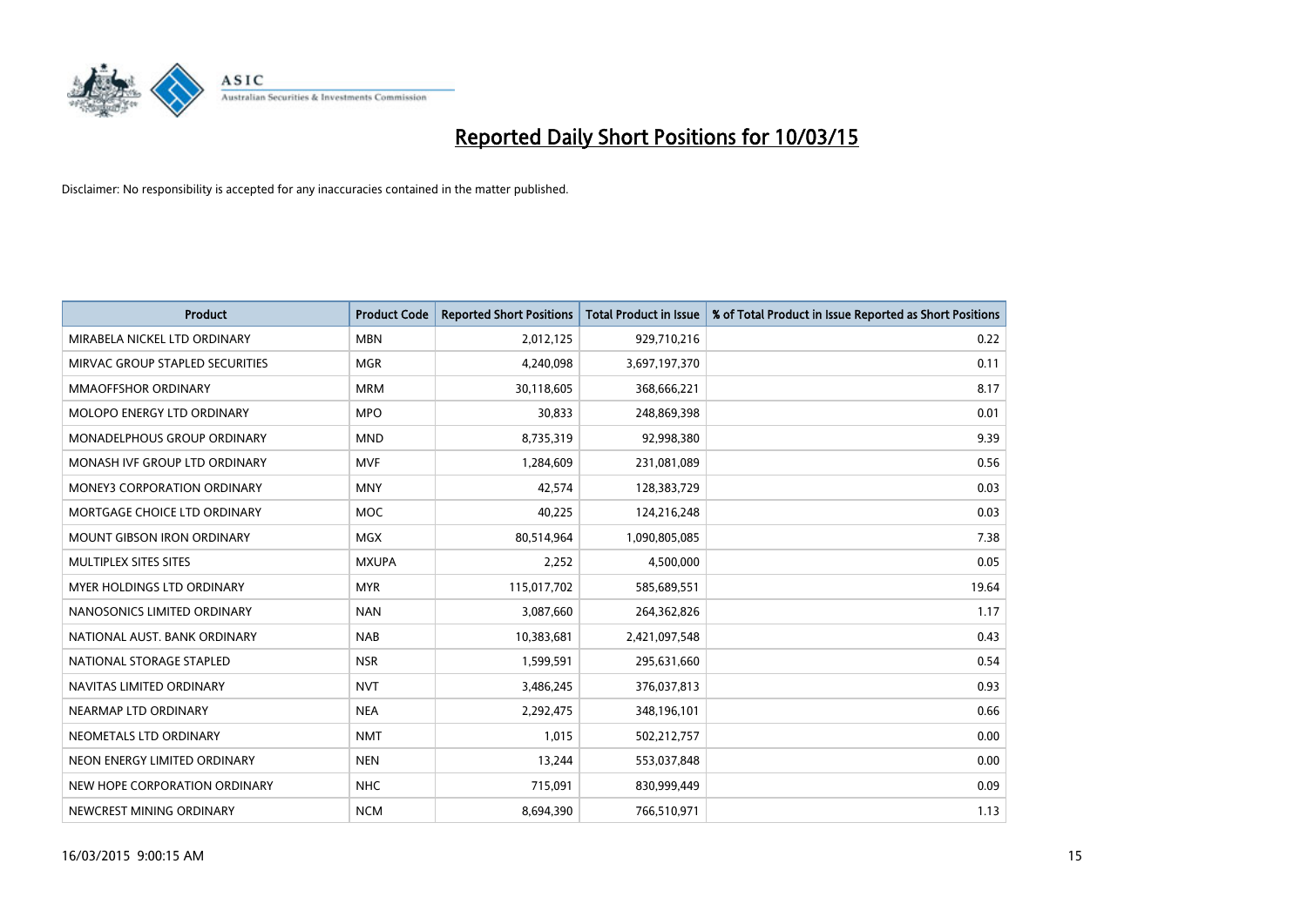

| <b>Product</b>                         | <b>Product Code</b> | <b>Reported Short Positions</b> | <b>Total Product in Issue</b> | % of Total Product in Issue Reported as Short Positions |
|----------------------------------------|---------------------|---------------------------------|-------------------------------|---------------------------------------------------------|
| NEWS CORP A NON-VOTING CDI             | <b>NWSLV</b>        | 335                             | 2,548,551                     | 0.01                                                    |
| NEWS CORP B VOTING CDI                 | <b>NWS</b>          | 2,009,448                       | 41,190,847                    | 4.88                                                    |
| NEWSAT LIMITED ORDINARY                | <b>NWT</b>          | 4,704,940                       | 643,874,841                   | 0.73                                                    |
| NEXTDC LIMITED ORDINARY                | <b>NXT</b>          | 15,480,971                      | 193,154,486                   | 8.01                                                    |
| NEXUS ENERGY LIMITED ORDINARY          | <b>NXS</b>          | 58,176                          | 1,330,219,459                 | 0.00                                                    |
| NIB HOLDINGS LIMITED ORDINARY          | <b>NHF</b>          | 151,780                         | 439,004,182                   | 0.03                                                    |
| NINE ENTERTAINMENT ORDINARY            | <b>NEC</b>          | 32,082,183                      | 940,295,023                   | 3.41                                                    |
| NOBLE MINERAL RES ORDINARY             | <b>NMG</b>          | 2,365,726                       | 666,397,952                   | 0.36                                                    |
| NORTHERN IRON LTD ORDINARY             | <b>NFE</b>          | 10,000                          | 484,405,314                   | 0.00                                                    |
| NORTHERN STAR ORDINARY                 | <b>NST</b>          | 10,681,860                      | 592,416,408                   | 1.80                                                    |
| NOVION PROPERTY GRP STAPLED SECURITIES | <b>NVN</b>          | 53,409,787                      | 3,077,214,058                 | 1.74                                                    |
| NOVOGEN LIMITED ORDINARY               | <b>NRT</b>          | 200,000                         | 250,357,786                   | 0.08                                                    |
| NRW HOLDINGS LIMITED ORDINARY          | <b>NWH</b>          | 18,402,124                      | 278,888,011                   | 6.60                                                    |
| NUFARM LIMITED ORDINARY                | <b>NUF</b>          | 6,897,549                       | 264,948,132                   | 2.60                                                    |
| NUPLEX INDUSTRIES ORDINARY             | <b>NPX</b>          | 1,000                           | 198,125,827                   | 0.00                                                    |
| OCEANAGOLD CORP. CHESS DEPOSITARY INT  | <b>OGC</b>          | 329,792                         | 303,453,000                   | 0.11                                                    |
| OIL SEARCH LTD ORDINARY                | OSH                 | 19,608,312                      | 1,522,692,587                 | 1.29                                                    |
| OM HOLDINGS LIMITED ORDINARY           | <b>OMH</b>          | 861                             | 733,423,337                   | 0.00                                                    |
| OOH!MEDIA LIMITED ORDINARY             | OML                 | 617,955                         | 149,882,534                   | 0.41                                                    |
| ORICA LIMITED ORDINARY                 | ORI                 | 33,249,117                      | 372,743,291                   | 8.92                                                    |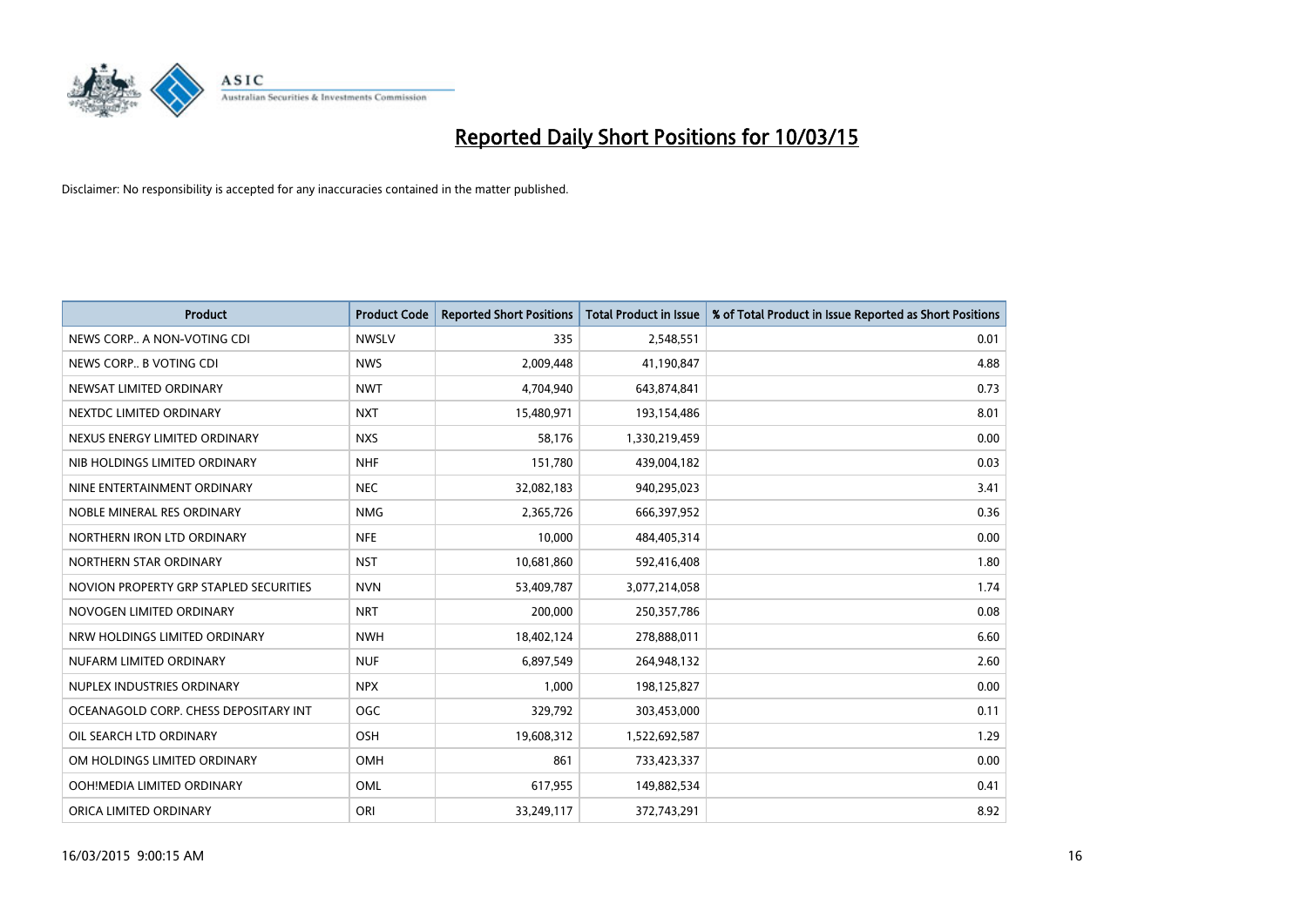

| <b>Product</b>                    | <b>Product Code</b> | <b>Reported Short Positions</b> | <b>Total Product in Issue</b> | % of Total Product in Issue Reported as Short Positions |
|-----------------------------------|---------------------|---------------------------------|-------------------------------|---------------------------------------------------------|
| ORIGIN ENERGY ORDINARY            | <b>ORG</b>          | 12,836,014                      | 1,106,316,112                 | 1.16                                                    |
| OROCOBRE LIMITED ORDINARY         | <b>ORE</b>          | 3,464,926                       | 147,360,623                   | 2.35                                                    |
| ORORA LIMITED ORDINARY            | <b>ORA</b>          | 1,223,305                       | 1,206,684,923                 | 0.10                                                    |
| OROTONGROUP LIMITED ORDINARY      | ORL                 | 79,857                          | 40,880,902                    | 0.20                                                    |
| OTTO ENERGY LIMITED ORDINARY      | <b>OEL</b>          | 1                               | 1,155,790,071                 | 0.00                                                    |
| <b>OZ MINERALS ORDINARY</b>       | OZL                 | 4,919,248                       | 303,470,022                   | 1.62                                                    |
| <b>OZFOREX GROUP LTD ORDINARY</b> | <b>OFX</b>          | 9,673,928                       | 240,000,000                   | 4.03                                                    |
| <b>PACIFIC BRANDS ORDINARY</b>    | <b>PBG</b>          | 85,863,889                      | 917,226,291                   | 9.36                                                    |
| PACIFIC SMILES GRP ORDINARY       | <b>PSQ</b>          | 133,000                         | 151,993,395                   | 0.09                                                    |
| PACT GROUP HLDGS LTD ORDINARY     | <b>PGH</b>          | 1,084,374                       | 294,145,019                   | 0.37                                                    |
| PALADIN ENERGY LTD ORDINARY       | <b>PDN</b>          | 81,172,862                      | 1,666,927,668                 | 4.87                                                    |
| PANAUST LIMITED ORDINARY          | <b>PNA</b>          | 6,521,450                       | 637,071,326                   | 1.02                                                    |
| PANORAMIC RESOURCES ORDINARY      | PAN                 | 2,041,300                       | 321,424,015                   | 0.64                                                    |
| PANTERRA GOLD LTD ORDINARY        | PGI                 | 1                               | 84,812,720                    | 0.00                                                    |
| PAPERLINX LIMITED ORDINARY        | <b>PPX</b>          | 57,787                          | 665, 181, 261                 | 0.01                                                    |
| PATTIES FOODS LTD ORDINARY        | PFL                 | 157                             | 139,234,153                   | 0.00                                                    |
| PEET LIMITED ORDINARY             | <b>PPC</b>          | 18,405                          | 484,853,684                   | 0.00                                                    |
| PENINSULA ENERGY LTD ORDINARY     | <b>PEN</b>          | 1                               | 6,906,809,008                 | 0.00                                                    |
| PERPETUAL LIMITED ORDINARY        | <b>PPT</b>          | 1,292,260                       | 46,574,426                    | 2.77                                                    |
| PERSEUS MINING LTD ORDINARY       | PRU                 | 18,305,921                      | 526,656,401                   | 3.48                                                    |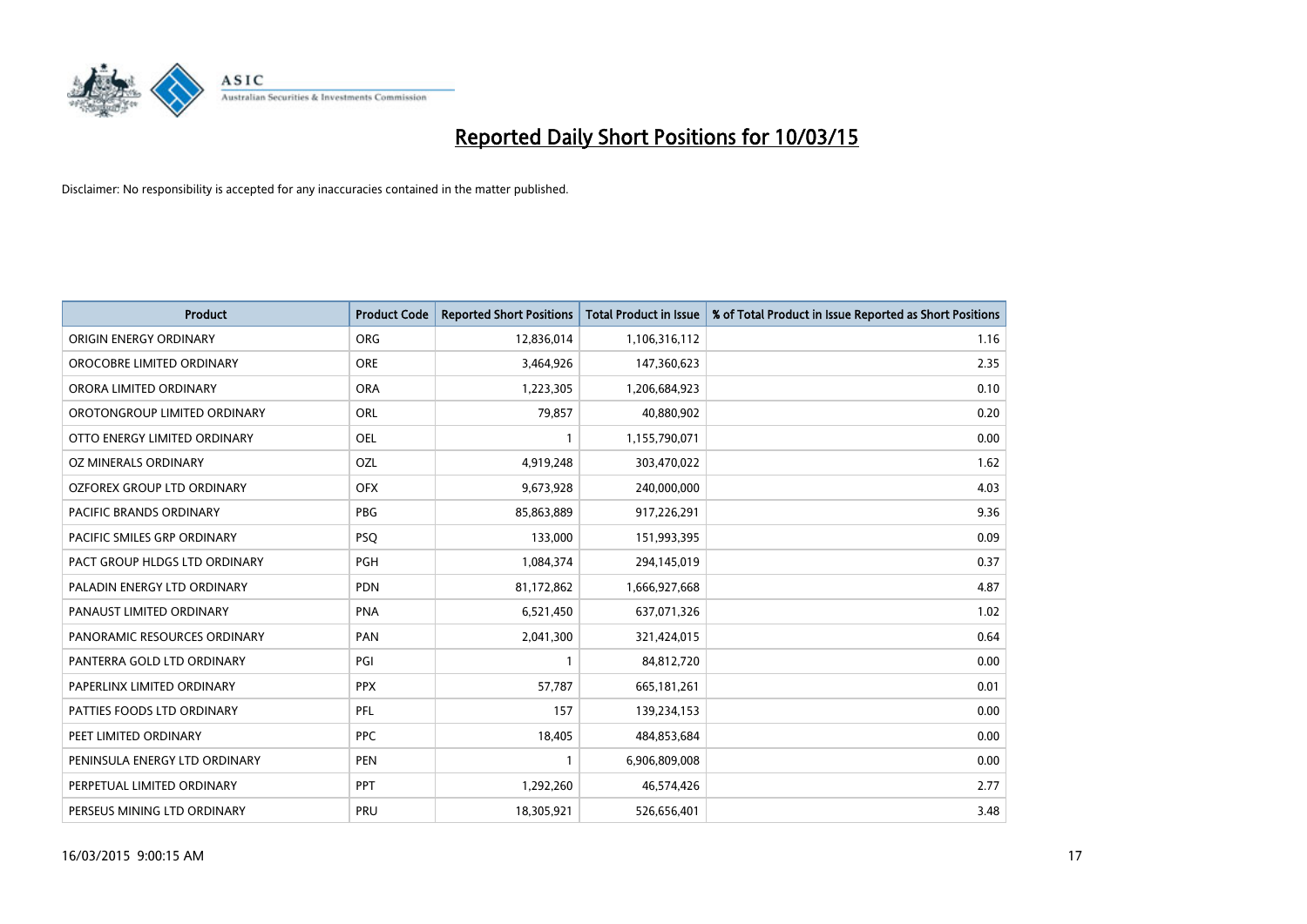

| <b>Product</b>                      | <b>Product Code</b> | <b>Reported Short Positions</b> | <b>Total Product in Issue</b> | % of Total Product in Issue Reported as Short Positions |
|-------------------------------------|---------------------|---------------------------------|-------------------------------|---------------------------------------------------------|
| PHARMAXIS LTD ORDINARY              | <b>PXS</b>          | 8,777                           | 310,802,049                   | 0.00                                                    |
| PLATINUM ASSET ORDINARY             | <b>PTM</b>          | 3,998,585                       | 583,652,029                   | 0.69                                                    |
| PLATINUM AUSTRALIA ORDINARY         | PLA                 | 836,127                         | 504,968,043                   | 0.17                                                    |
| PLATINUM CAPITAL LTD ORDINARY       | <b>PMC</b>          | 345,379                         | 232,190,254                   | 0.15                                                    |
| PMP LIMITED ORDINARY                | <b>PMP</b>          | 27,581                          | 323,781,124                   | 0.01                                                    |
| POSEIDON NICK LTD ORDINARY          | <b>POS</b>          | 1,570,751                       | 683,588,322                   | 0.23                                                    |
| PRANA BIOTECHNOLOGY ORDINARY        | PBT                 | 2,987,096                       | 527,107,470                   | 0.57                                                    |
| PREMIER INVESTMENTS ORDINARY        | <b>PMV</b>          | 419,126                         | 155,900,075                   | 0.27                                                    |
| PRIMARY HEALTH CARE ORDINARY        | <b>PRY</b>          | 57,728,460                      | 512,130,550                   | 11.27                                                   |
| PRIME MEDIA GRP LTD ORDINARY        | <b>PRT</b>          | 898,173                         | 366,330,303                   | 0.25                                                    |
| PROGRAMMED ORDINARY                 | <b>PRG</b>          | 318,377                         | 118,651,911                   | 0.27                                                    |
| PROMESA LIMITED ORDINARY            | <b>PRA</b>          | 3,748,713                       | 384,412,465                   | 0.98                                                    |
| PURA VIDA ENERGY NL ORDINARY        | <b>PVD</b>          | 233,000                         | 147,381,883                   | 0.16                                                    |
| <b>QANTAS AIRWAYS ORDINARY</b>      | QAN                 | 1,076,082                       | 2,196,330,250                 | 0.05                                                    |
| OBE INSURANCE GROUP ORDINARY        | <b>OBE</b>          | 16,664,707                      | 1,364,945,301                 | 1.22                                                    |
| <b>QUBE HOLDINGS LTD ORDINARY</b>   | QUB                 | 17,037,403                      | 1,054,428,076                 | 1.62                                                    |
| QUICKSTEP HOLDINGS ORDINARY         | QHL                 | 50,000                          | 397,873,501                   | 0.01                                                    |
| RAMSAY HEALTH CARE ORDINARY         | <b>RHC</b>          | 426,153                         | 202,081,252                   | 0.21                                                    |
| <b>RCG CORPORATION LTD ORDINARY</b> | <b>RCG</b>          | 385,707                         | 268,408,625                   | 0.14                                                    |
| <b>RCR TOMLINSON ORDINARY</b>       | <b>RCR</b>          | 732,887                         | 138,745,453                   | 0.53                                                    |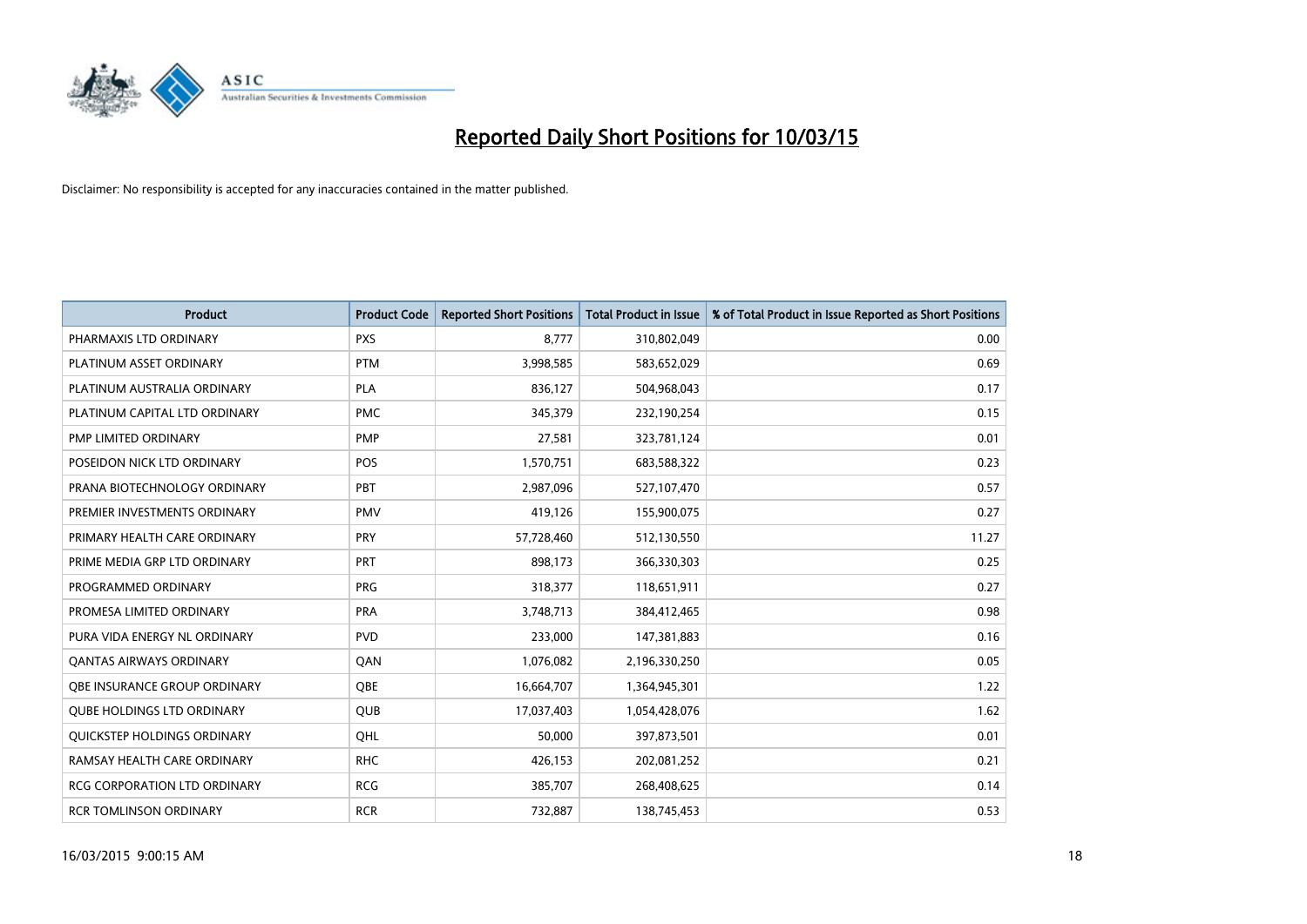

| <b>Product</b>                      | <b>Product Code</b> | <b>Reported Short Positions</b> | <b>Total Product in Issue</b> | % of Total Product in Issue Reported as Short Positions |
|-------------------------------------|---------------------|---------------------------------|-------------------------------|---------------------------------------------------------|
| <b>REA GROUP ORDINARY</b>           | <b>REA</b>          | 1,828,093                       | 131,714,699                   | 1.39                                                    |
| RECALL HOLDINGS LTD ORDINARY        | <b>REC</b>          | 436,512                         | 313,674,711                   | 0.14                                                    |
| RECKON LIMITED ORDINARY             | <b>RKN</b>          | 1,419,298                       | 112,084,762                   | 1.27                                                    |
| RED 5 LIMITED ORDINARY              | <b>RED</b>          | 174,739                         | 759,451,008                   | 0.02                                                    |
| <b>RED FORK ENERGY ORDINARY</b>     | <b>RFE</b>          | 112,160                         | 501,051,719                   | 0.02                                                    |
| REDBANK ENERGY LTD ORDINARY         | <b>AEJ</b>          | 13                              | 786,287                       | 0.00                                                    |
| REGIONAL EXPRESS ORDINARY           | <b>REX</b>          | 29,955                          | 110,154,375                   | 0.03                                                    |
| REGIS HEALTHCARE LTD ORDINARY       | <b>REG</b>          | 227,295                         | 300,345,797                   | 0.08                                                    |
| REGIS RESOURCES ORDINARY            | <b>RRL</b>          | 29,047,925                      | 499,781,595                   | 5.81                                                    |
| RESMED INC CDI 10:1                 | <b>RMD</b>          | 4,595,575                       | 1,403,838,170                 | 0.33                                                    |
| <b>RESOLUTE MINING ORDINARY</b>     | <b>RSG</b>          | 6,548,841                       | 641,189,223                   | 1.02                                                    |
| <b>RESOURCE GENERATION ORDINARY</b> | <b>RES</b>          | $\mathbf{1}$                    | 581,380,338                   | 0.00                                                    |
| RETAIL FOOD GROUP ORDINARY          | <b>RFG</b>          | 4,571,641                       | 160,321,903                   | 2.85                                                    |
| REX MINERALS LIMITED ORDINARY       | <b>RXM</b>          | 818,031                         | 220,519,784                   | 0.37                                                    |
| <b>RIDLEY CORPORATION ORDINARY</b>  | <b>RIC</b>          | 40,522                          | 307,817,071                   | 0.01                                                    |
| RIO TINTO LIMITED ORDINARY          | <b>RIO</b>          | 5,278,797                       | 435,758,720                   | 1.21                                                    |
| ROX RESOURCES ORDINARY              | <b>RXL</b>          | 5,523,255                       | 849,673,095                   | 0.65                                                    |
| ROYAL WOLF HOLDINGS ORDINARY        | <b>RWH</b>          | 181,790                         | 100,387,052                   | 0.18                                                    |
| SAI GLOBAL LIMITED ORDINARY         | SAI                 | 637,086                         | 211,761,727                   | 0.30                                                    |
| SALMAT LIMITED ORDINARY             | <b>SLM</b>          | 10,907                          | 159,812,799                   | 0.01                                                    |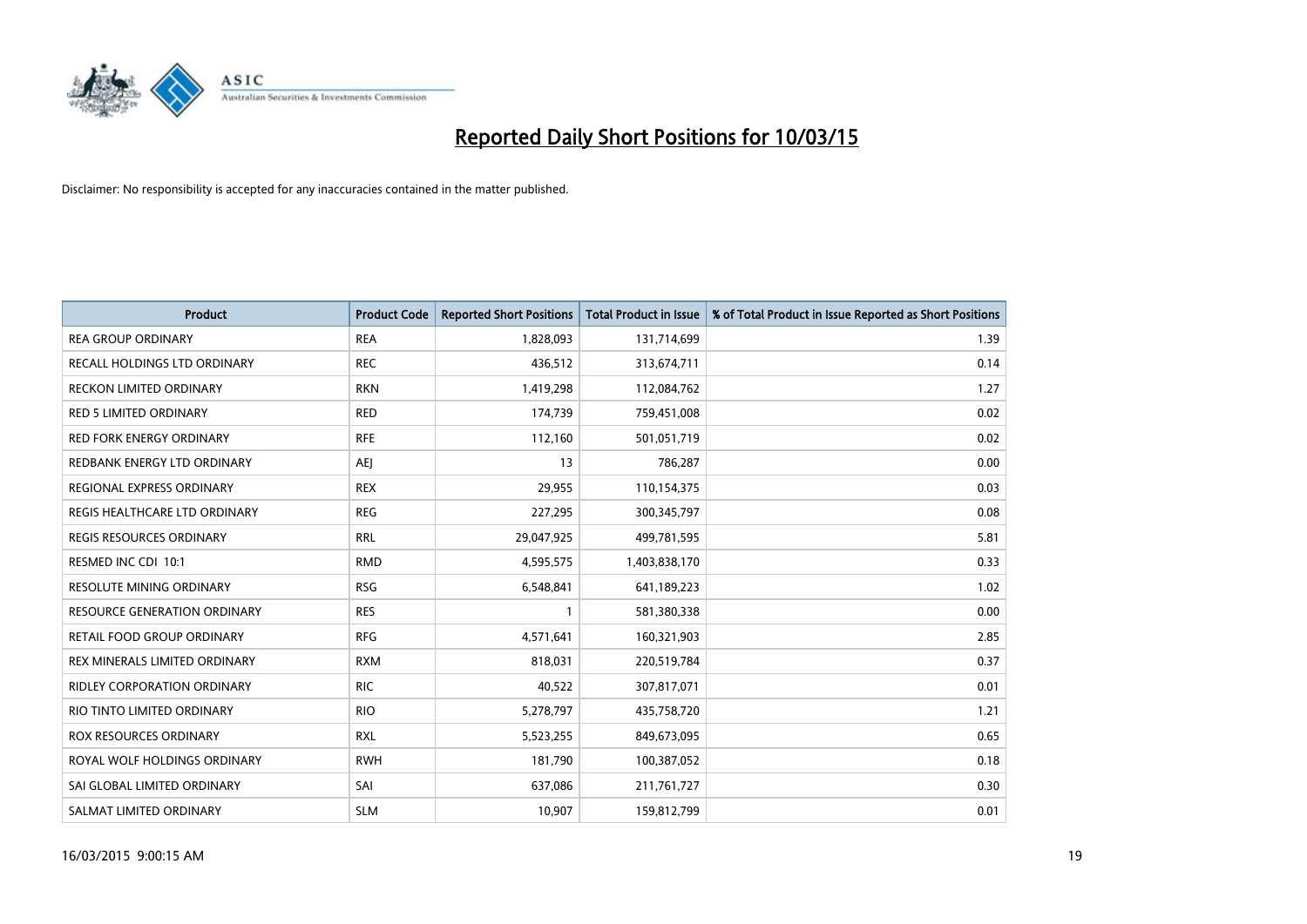

| <b>Product</b>                               | <b>Product Code</b> | <b>Reported Short Positions</b> | <b>Total Product in Issue</b> | % of Total Product in Issue Reported as Short Positions |
|----------------------------------------------|---------------------|---------------------------------|-------------------------------|---------------------------------------------------------|
| SAMSON OIL & GAS LTD ORDINARY                | SSN                 | 2,256,820                       | 2,837,782,022                 | 0.08                                                    |
| SANDFIRE RESOURCES ORDINARY                  | <b>SFR</b>          | 3,914,552                       | 156,428,011                   | 2.50                                                    |
| <b>SANTOS LTD ORDINARY</b>                   | <b>STO</b>          | 36,313,039                      | 982,409,074                   | 3.70                                                    |
| SARACEN MINERAL ORDINARY                     | SAR                 | 2,429,436                       | 792,784,738                   | 0.31                                                    |
| <b>SCA PROPERTY GROUP STAPLED SECURITIES</b> | SCP                 | 15,905,886                      | 650,839,582                   | 2.44                                                    |
| <b>SCENTRE GRP STAPLED</b>                   | <b>SCG</b>          | 14,923,361                      | 5,324,296,678                 | 0.28                                                    |
| SEDGMAN LIMITED ORDINARY                     | <b>SDM</b>          | 1,128,550                       | 227,059,277                   | 0.50                                                    |
| SEEK LIMITED ORDINARY                        | <b>SEK</b>          | 12,386,936                      | 342,629,192                   | 3.62                                                    |
| SELECT HARVESTS ORDINARY                     | SHV                 | 1,121,178                       | 70,940,874                    | 1.58                                                    |
| SENEX ENERGY LIMITED ORDINARY                | <b>SXY</b>          | 102,965,552                     | 1,149,657,377                 | 8.96                                                    |
| SERVCORP LIMITED ORDINARY                    | SRV                 | 146                             | 98,432,275                    | 0.00                                                    |
| SEVEN GROUP HOLDINGS ORDINARY                | <b>SVW</b>          | 8,062,340                       | 296,260,281                   | 2.72                                                    |
| SEVEN WEST MEDIA LTD ORDINARY                | <b>SWM</b>          | 53,438,147                      | 999,160,872                   | 5.35                                                    |
| SG FLEET GROUP LTD ORDINARY                  | SGF                 | 184,966                         | 242,691,826                   | 0.08                                                    |
| SHINE CORPORATE ORDINARY                     | SHJ                 | 15,638                          | 172,400,081                   | 0.01                                                    |
| SIGMA PHARMACEUTICAL ORDINARY                | <b>SIP</b>          | 22,334,828                      | 1,093,424,867                 | 2.04                                                    |
| SILEX SYSTEMS ORDINARY                       | <b>SLX</b>          | 6,995,755                       | 170,467,339                   | 4.10                                                    |
| SILVER CHEF LIMITED ORDINARY                 | <b>SIV</b>          | 10,555                          | 29,640,865                    | 0.04                                                    |
| SILVER LAKE RESOURCE ORDINARY                | <b>SLR</b>          | 20,392,871                      | 503,233,971                   | 4.05                                                    |
| SIMONDS GRP LTD ORDINARY                     | <b>SIO</b>          | 656,557                         | 151,412,268                   | 0.43                                                    |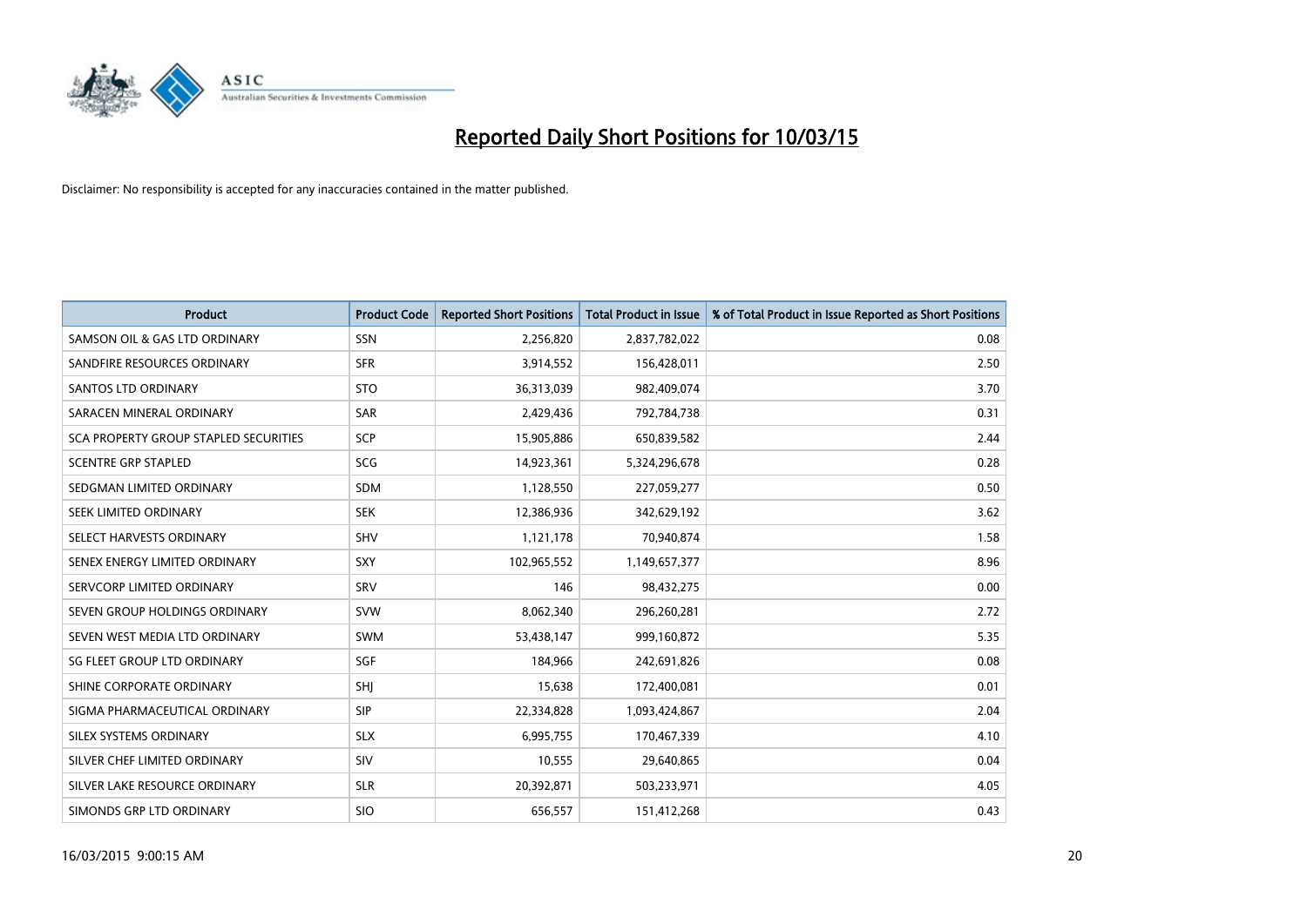

| <b>Product</b>                           | <b>Product Code</b> | <b>Reported Short Positions</b> | <b>Total Product in Issue</b> | % of Total Product in Issue Reported as Short Positions |
|------------------------------------------|---------------------|---------------------------------|-------------------------------|---------------------------------------------------------|
| SIMS METAL MGMT LTD ORDINARY             | SGM                 | 17,808,018                      | 204,755,878                   | 8.70                                                    |
| SINGAPORE TELECOMM. CHESS DEPOSITARY INT | <b>SGT</b>          | 6,353,596                       | 130,397,705                   | 4.87                                                    |
| SINO GAS ENERGY ORDINARY                 | <b>SEH</b>          | 10,980,290                      | 1,544,247,358                 | 0.71                                                    |
| SIRIUS RESOURCES NL ORDINARY             | <b>SIR</b>          | 17,923,571                      | 341,638,269                   | 5.25                                                    |
| SIRTEX MEDICAL ORDINARY                  | <b>SRX</b>          | 56,475                          | 56,530,231                    | 0.10                                                    |
| SKILLED GROUP LTD ORDINARY               | <b>SKE</b>          | 4,804,433                       | 235,898,291                   | 2.04                                                    |
| SKY NETWORK ORDINARY                     | <b>SKT</b>          | 329,646                         | 389,139,785                   | 0.08                                                    |
| SKYCITY ENT GRP LTD ORDINARY             | <b>SKC</b>          | 10,332,241                      | 587,472,741                   | 1.76                                                    |
| <b>SLATER &amp; GORDON ORDINARY</b>      | SGH                 | 4,876,529                       | 208,695,621                   | 2.34                                                    |
| SMS MANAGEMENT, ORDINARY                 | <b>SMX</b>          | 1,419,717                       | 69,318,017                    | 2.05                                                    |
| SONIC HEALTHCARE ORDINARY                | <b>SHL</b>          | 4,066,483                       | 401,401,556                   | 1.01                                                    |
| SOUL PATTINSON (W.H) ORDINARY            | SOL                 | 30,044                          | 239,395,320                   | 0.01                                                    |
| SPARK INFRASTRUCTURE STAPLED US PROHIBT. | SKI                 | 40,583,900                      | 1,466,360,128                 | 2.77                                                    |
| SPARK NEW ZEALAND ORDINARY               | <b>SPK</b>          | 7,569,589                       | 1,834,783,488                 | 0.41                                                    |
| SPDR 200 FUND ETF UNITS                  | <b>STW</b>          | 34,206                          | 47,705,598                    | 0.07                                                    |
| SPECIALTY FASHION ORDINARY               | <b>SFH</b>          | 31,994                          | 192,236,121                   | 0.02                                                    |
| SPOTLESS GRP HLD LTD ORDINARY            | <b>SPO</b>          | 36,312,634                      | 1,098,290,178                 | 3.31                                                    |
| ST BARBARA LIMITED ORDINARY              | <b>SBM</b>          | 8,251,496                       | 495,102,525                   | 1.67                                                    |
| STARPHARMA HOLDINGS ORDINARY             | SPL                 | 7,155,973                       | 319,138,501                   | 2.24                                                    |
| STEADFAST GROUP LTD ORDINARY             | <b>SDF</b>          | 12,149,665                      | 649,387,789                   | 1.87                                                    |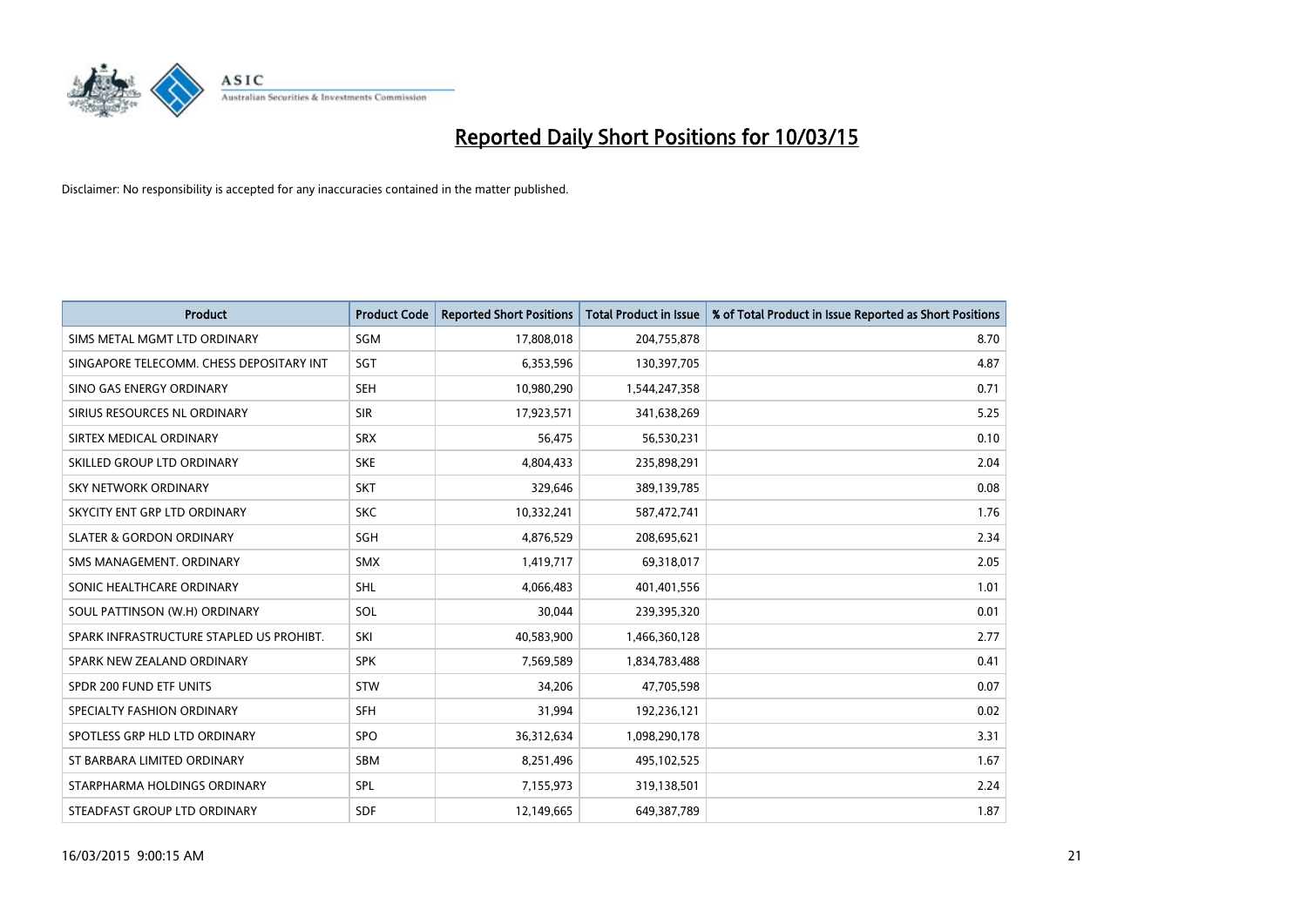

| <b>Product</b>                   | <b>Product Code</b> | <b>Reported Short Positions</b> | <b>Total Product in Issue</b> | % of Total Product in Issue Reported as Short Positions |
|----------------------------------|---------------------|---------------------------------|-------------------------------|---------------------------------------------------------|
| STHN CROSS MEDIA ORDINARY        | <b>SXL</b>          | 25,197,087                      | 732,319,622                   | 3.44                                                    |
| STOCKLAND UNITS/ORD STAPLED      | SGP                 | 4,324,136                       | 2,361,717,862                 | 0.18                                                    |
| STRAITS RES LTD. ORDINARY        | SRO                 | 20,212                          | 1,217,730,293                 | 0.00                                                    |
| STW COMMUNICATIONS ORDINARY      | SGN                 | 13, 143, 724                    | 409,699,000                   | 3.21                                                    |
| SUNCORP GROUP LTD ORDINARY       | <b>SUN</b>          | 5,944,719                       | 1,286,600,980                 | 0.46                                                    |
| SUNDANCE ENERGY ORDINARY         | <b>SEA</b>          | 5,419,151                       | 549,351,227                   | 0.99                                                    |
| SUNDANCE RESOURCES ORDINARY      | SDL                 | 92,144,239                      | 3,110,250,938                 | 2.96                                                    |
| SUNLAND GROUP LTD ORDINARY       | <b>SDG</b>          | 106,540                         | 181,710,087                   | 0.06                                                    |
| SUPER RET REP LTD ORDINARY       | <b>SUL</b>          | 14,325,849                      | 197,030,571                   | 7.27                                                    |
| SURFSTITCH GROUP LTD ORDINARY    | <b>SRF</b>          | 89,001                          | 214,101,735                   | 0.04                                                    |
| SWICK MINING ORDINARY            | <b>SWK</b>          | 30,000                          | 217,643,703                   | 0.01                                                    |
| SYD AIRPORT STAPLED US PROHIBIT. | <b>SYD</b>          | 22,827,381                      | 2,216,216,041                 | 1.03                                                    |
| SYRAH RESOURCES ORDINARY         | <b>SYR</b>          | 6,117,527                       | 164,210,076                   | 3.73                                                    |
| TABCORP HOLDINGS LTD ORDINARY    | <b>TAH</b>          | 10,078,345                      | 804, 161, 461                 | 1.25                                                    |
| <b>TALISMAN MINING ORDINARY</b>  | <b>TLM</b>          | $\mathbf{1}$                    | 131,538,627                   | 0.00                                                    |
| TAP OIL LIMITED ORDINARY         | <b>TAP</b>          | 258,908                         | 243,186,639                   | 0.11                                                    |
| TASSAL GROUP LIMITED ORDINARY    | <b>TGR</b>          | 128,392                         | 146,897,115                   | 0.09                                                    |
| <b>TATTS GROUP LTD ORDINARY</b>  | <b>TTS</b>          | 17,391,211                      | 1,446,215,698                 | 1.20                                                    |
| <b>TECHNOLOGY ONE ORDINARY</b>   | <b>TNE</b>          | 2,470,425                       | 309,209,455                   | 0.80                                                    |
| TELSTRA CORPORATION, ORDINARY    | <b>TLS</b>          | 27,107,410                      | 12,225,655,836                | 0.22                                                    |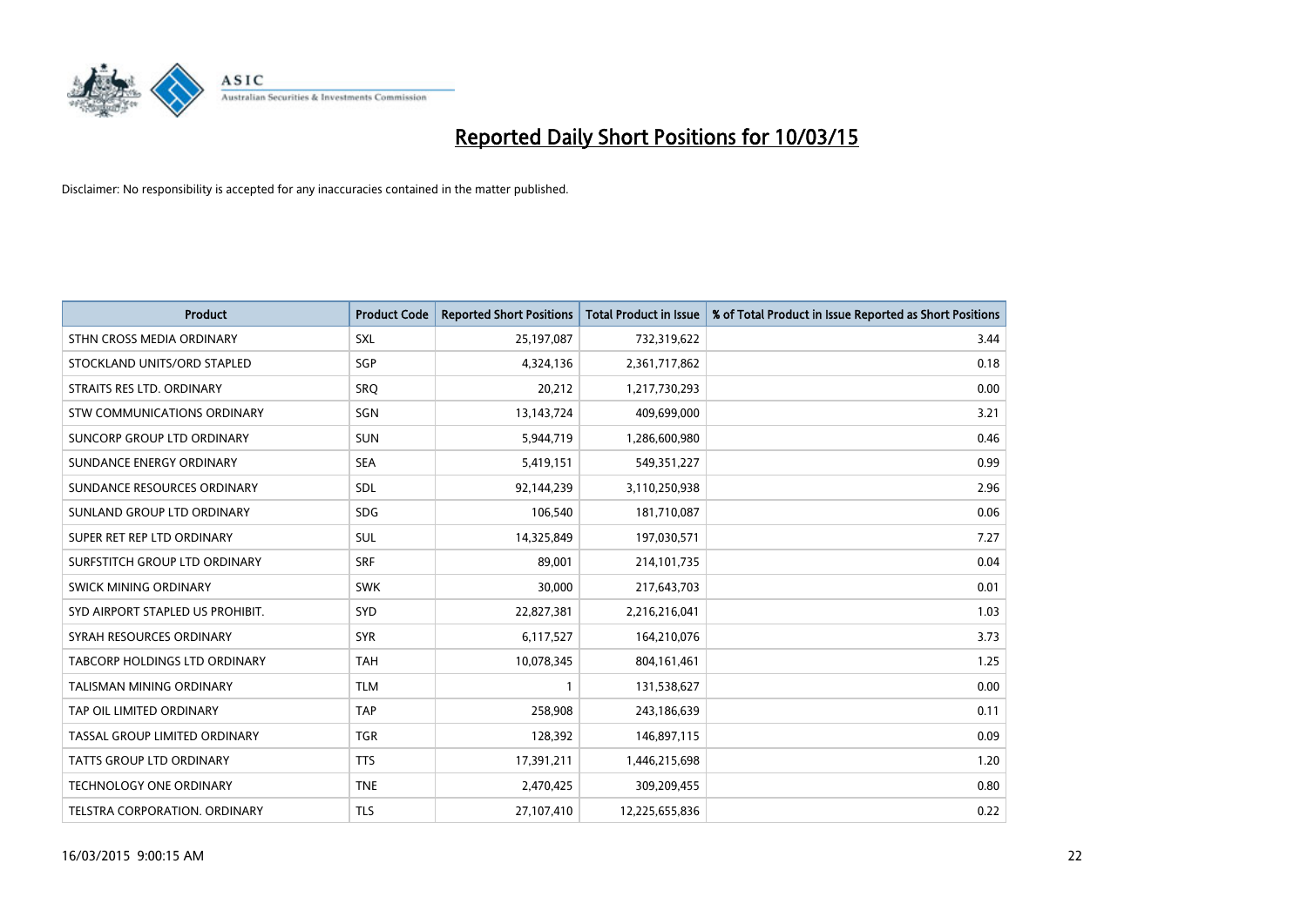

| <b>Product</b>                       | <b>Product Code</b> | <b>Reported Short Positions</b> | <b>Total Product in Issue</b> | % of Total Product in Issue Reported as Short Positions |
|--------------------------------------|---------------------|---------------------------------|-------------------------------|---------------------------------------------------------|
| TEN NETWORK HOLDINGS ORDINARY        | <b>TEN</b>          | 139,458,018                     | 2,630,984,596                 | 5.30                                                    |
| TERANGA GOLD CORP CDI 1:1            | <b>TGZ</b>          | 1,374                           | 68,637,175                    | 0.00                                                    |
| TFS CORPORATION LTD ORDINARY         | <b>TFC</b>          | 15,120,034                      | 326,983,445                   | 4.62                                                    |
| THE REJECT SHOP ORDINARY             | <b>TRS</b>          | 1,565,916                       | 28,844,648                    | 5.43                                                    |
| THINK CHILDCARE EDU ORDINARY         | <b>TNK</b>          | 500,000                         | 39,600,000                    | 1.26                                                    |
| THORN GROUP LIMITED ORDINARY         | <b>TGA</b>          | 22,965                          | 151,337,839                   | 0.02                                                    |
| TIGER RESOURCES ORDINARY             | <b>TGS</b>          | 6,590,224                       | 1,143,541,406                 | 0.58                                                    |
| TOLL HOLDINGS LTD ORDINARY           | <b>TOL</b>          | 2,968,029                       | 717,437,878                   | 0.41                                                    |
| TORO ENERGY LIMITED ORDINARY         | <b>TOE</b>          | 1                               | 1,903,769,581                 | 0.00                                                    |
| TOWER LIMITED ORDINARY               | <b>TWR</b>          | 793                             | 178,145,130                   | 0.00                                                    |
| TOX FREE SOLUTIONS ORDINARY          | <b>TOX</b>          | 551,358                         | 133,752,359                   | 0.41                                                    |
| TPG TELECOM LIMITED ORDINARY         | <b>TPM</b>          | 15,440,590                      | 793,808,141                   | 1.95                                                    |
| TRADE ME GROUP ORDINARY              | <b>TME</b>          | 4,169,605                       | 396,830,595                   | 1.05                                                    |
| <b>TRANSFIELD SERVICES ORDINARY</b>  | <b>TSE</b>          | 6,053,109                       | 512,457,716                   | 1.18                                                    |
| TRANSPACIFIC INDUST. ORDINARY        | <b>TPI</b>          | 88,329,759                      | 1,579,914,690                 | 5.59                                                    |
| TRANSURBAN GROUP TRIPLE STAPLED SEC. | TCL                 | 9,474,508                       | 1,914,461,916                 | 0.49                                                    |
| TREASURY GROUP ORDINARY              | <b>TRG</b>          | 121,571                         | 27,604,144                    | 0.44                                                    |
| TREASURY WINE ESTATE ORDINARY        | <b>TWE</b>          | 13,388,033                      | 651,261,403                   | 2.06                                                    |
| TROY RESOURCES LTD ORDINARY          | <b>TRY</b>          | 5,080,862                       | 195,265,161                   | 2.60                                                    |
| UGL LIMITED ORDINARY                 | UGL                 | 19,273,411                      | 166,511,240                   | 11.57                                                   |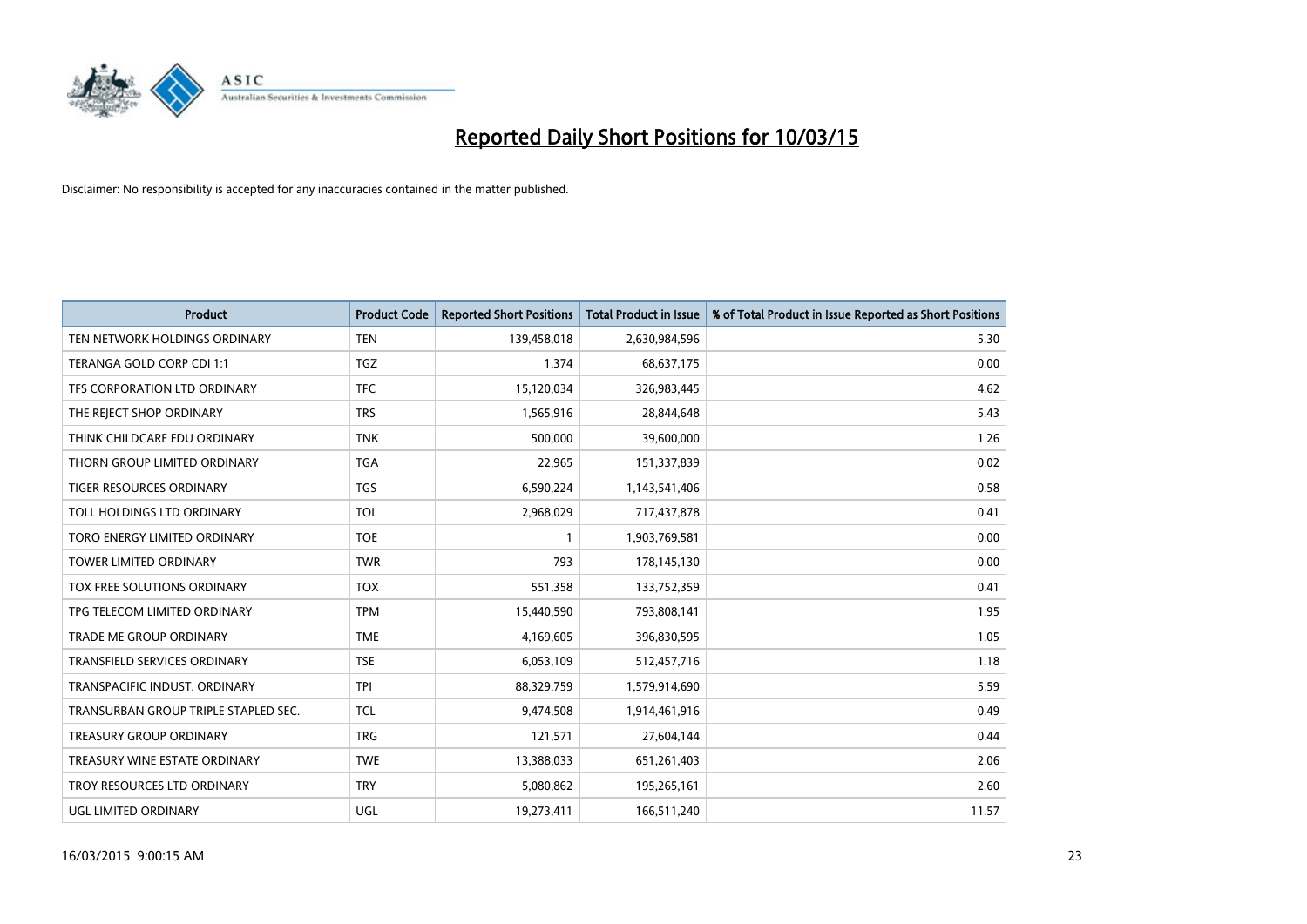

| <b>Product</b>                       | <b>Product Code</b> | <b>Reported Short Positions</b> | <b>Total Product in Issue</b> | % of Total Product in Issue Reported as Short Positions |
|--------------------------------------|---------------------|---------------------------------|-------------------------------|---------------------------------------------------------|
| UNILIFE CORPORATION CDI 6:1          | <b>UNS</b>          | 120,000                         | 267,390,162                   | 0.04                                                    |
| UNITY MINING LTD ORDINARY            | <b>UML</b>          | 320,000                         | 1,140,312,866                 | 0.03                                                    |
| UXC LIMITED ORDINARY                 | <b>UXC</b>          | 1,127,295                       | 331,770,881                   | 0.34                                                    |
| <b>VEDA GROUP LTD ORDINARY</b>       | <b>VED</b>          | 10,572,038                      | 842,055,406                   | 1.26                                                    |
| VILLA WORLD LTD, ORDINARY            | <b>VLW</b>          | 472                             | 110,344,277                   | 0.00                                                    |
| <b>VILLAGE ROADSHOW LTD ORDINARY</b> | <b>VRL</b>          | 2,430,649                       | 159,515,151                   | 1.52                                                    |
| <b>VIRGIN AUS HLDG LTD ORDINARY</b>  | <b>VAH</b>          | 31,678,292                      | 3,524,912,131                 | 0.90                                                    |
| <b>VIRTUS HEALTH LTD ORDINARY</b>    | <b>VRT</b>          | 4,898,413                       | 79,935,938                    | 6.13                                                    |
| VISION EYE INSTITUTE ORDINARY        | <b>VEI</b>          | 1,592,888                       | 179,085,861                   | 0.89                                                    |
| <b>VOCATION LTD ORDINARY</b>         | <b>VET</b>          | 6,894,895                       | 230,000,000                   | 3.00                                                    |
| <b>VOCUS COMMS LTD ORDINARY</b>      | <b>VOC</b>          | 5,645,393                       | 105,441,949                   | 5.35                                                    |
| WAM CAPITAL LIMITED ORDINARY         | <b>WAM</b>          | 68,295                          | 345,405,201                   | 0.02                                                    |
| WARRNAMBOOL CHEESE ORDINARY          | <b>WCB</b>          | 19                              | 56,098,797                    | 0.00                                                    |
| <b>WATPAC LIMITED ORDINARY</b>       | <b>WTP</b>          | 4,253,274                       | 189,258,397                   | 2.25                                                    |
| <b>WDS LIMITED ORDINARY</b>          | <b>WDS</b>          | 50,049                          | 144,740,614                   | 0.03                                                    |
| <b>WEBIET LIMITED ORDINARY</b>       | <b>WEB</b>          | 1,196,973                       | 80,397,959                    | 1.49                                                    |
| <b>WESFARMERS LIMITED ORDINARY</b>   | <b>WES</b>          | 8,507,485                       | 1,123,752,517                 | 0.76                                                    |
| WESTERN AREAS LTD ORDINARY           | <b>WSA</b>          | 2,750,951                       | 232,580,131                   | 1.18                                                    |
| WESTERN DESERT RES. ORDINARY         | <b>WDR</b>          | 2,490,070                       | 620,049,919                   | 0.40                                                    |
| WESTERN DESERT RES. RIGHTS 31-MAR-14 | <b>WDRR</b>         | 17,835                          | 120,009,662                   | 0.01                                                    |